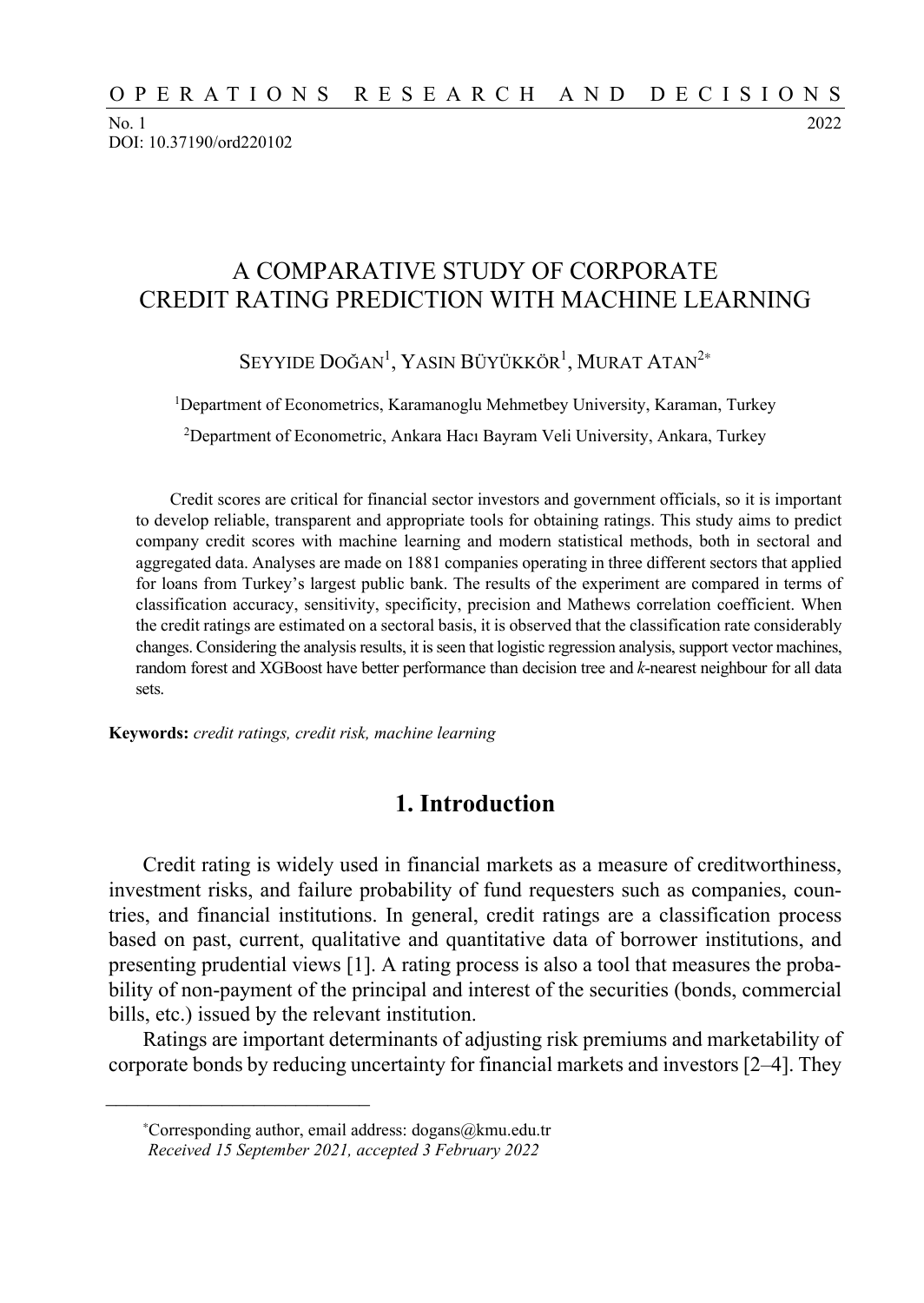also provide lower funding costs, financial flexibility, and ease of entry to capital markets for issuers of securities [5]. Credit ratings that reliable assessment of the level of credit risk and the appropriate is also important to reduce the threat of bankruptcy, not only of a particular company but of all cooperating stakeholders and all related financial institutions [6]. However, these ratings should not be interpreted as "buy" or "sell" recommendations as they do not predict the profitability of investing in the rated company. Generally, ratings are expected to reflect an opinion based on at least a three-year prospective assessment of the borrower's financial health with an annual review [7].

Credit ratings, which are frequently used by bond investors, lenders, government officials, and creditor institutions to assess investment risks, are alphanumeric symbols that reveal a company's ability to find cash and its willingness to pay to meet its financial obligations fully and on time [8, 9].

Credit ratings have become one of the primary references of financial institutions for assessing credit risk, improving cash flow, reducing potential risks, and making managerial decisions [10, 11]. In addition, following the New Basel Capital Agreement, Basel II, and Basel III as new standards are set for capital adequacy in banks, it is critical to managing the financial risk that will arise if the counterparty fails to meet its obligations. For this reason, efficient and effective assessment tools of banks regarding the borrower's credit risk have become essential for every financial institution and it is in question that companies look for a rating condition when giving credit [12, 13].

Independent credit rating agencies (CRAs) such as Standard & Poor's, Moody's and Fitch, which have gained competence in this field, have undertaken the task of obtaining the credit ratings of companies. These institutions analyse the risk situations of companies in-depth, using various statistical models, with a combination of public and private financial data from different aspects from strategic competitiveness to operational level, and the subjective judgments of field experts, publish their credit ratings and update these credit ratings periodically. Credit rating assessment is an expensive and complex process, mainly because it requires months of effort from many experts to analyse different variables that reflect the reliability of companies [14, 15].

CRAs provide international capital markets with consistent and comparable assessments of the credibility of companies and financial institutions of countries, under the principles of independence, objectivity, reliability, and transparency. They make these evaluations based on financial, economic and technical analysis, taking into account different factors such as the financial and non-financial structure of the company, the conditions of the market in which it is located, the characteristics of the industry in which it works, and the general economic and political situation [16]. Although rating agencies and many theoretical writers emphasize the importance of subjective judgment in the rating process, many researchers have achieved promising results in credit rating estimation with different statistical and artificial intelligence methods [2].

The main difference between traditional statistical methods and machine learning methods is that statistical methods usually build the model, for researchers, with a linear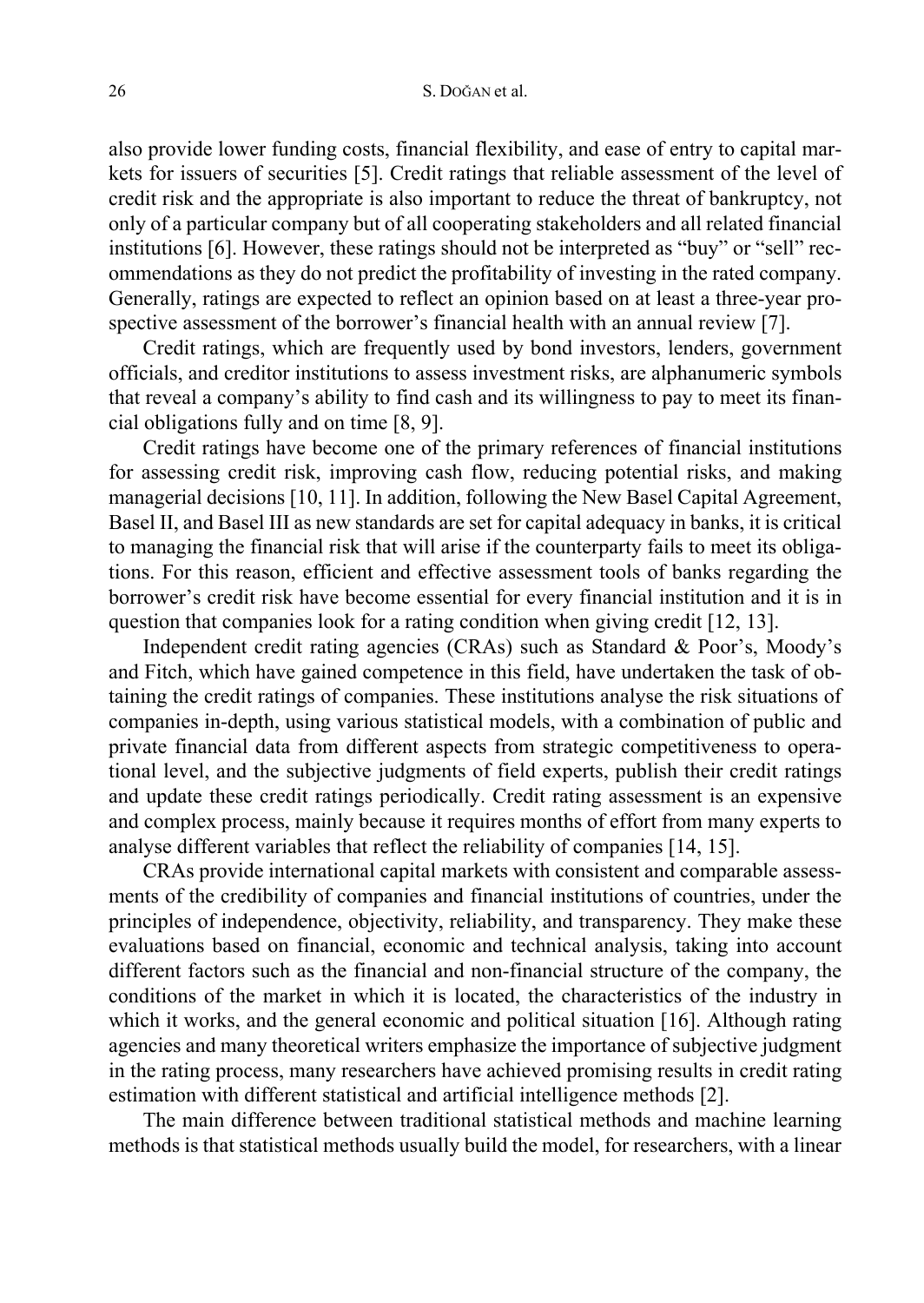structure and estimation of parameters to fit the observations, whereas, in machine learning methods, the original structure of the model is allowed to be learned from the data. Machine learning can learn the solution to the problem from the input data without human intervention [17]. This situation provides a great advantage in credit risk assessment; It will be more transparent and ethical if the answer to a question about providing credit is given by the parallel decision of machine learning algorithms with different learning processes instead of the implicit opinion of a single expert [18].

Precautionary rules, model reliability, accurate estimation of default risk, effective decision-making, and transparency have key roles in credit risk assessment [18, 19]. Many authors emphasise the importance of ML techniques for the efficient processing and tracking of loans [20, 21].

In this study, we apply modern statistics and machine learning methods in the field of credit rating. Our main motivation in this study is to expand the use of machine learning techniques in credit risk assessment and to pave the way for digitalisation in credit processing and monitoring activities. To achieve this aim, a real-world credit rating problem is considered, and a practical application of different modern statistical and machine learning methods is presented comparatively. However, most of the articles published in the field of credit rating focus on the credit ratings of the countries that the three giant credit rating agencies monitor and many of them focus on credit risk forecasts in developed countries. On the other hand, credit risk analysis for developing countries is quite limited.

The contribution of this study to the literature is the evaluation of the credit risk analysis of small and large-scale companies in the medium and high-risk loan portfolio of the Turkish public bank, both on a holistic and sectoral basis, with machine learning algorithms separately. There is no study based on real practice that makes this evaluation in Turkey's leading sectors such as manufacturing, marketing, and construction and contracting.

The following sections of this article are as follows: in Chapter 2, studies in the field of credit rating using modern statistics and machine learning methods are included. In Chapter 3, the theories of the support-vector machine (SVM), *k*-nearest neighbourhood (KNN), decision tree (DT), logistic regression analysis (LRA), random forest (RF) and extra gradient boosting (XGBoost) methods are presented. In Chapter 4, the optimal parameters of the methods and the optimal properties for the methods are determined, and the experimental results obtained are compared within the framework of different performance criteria. Finally, the conclusion and evaluation of the article are presented in Chapter 5.

## **2. Related works**

The use of statistical methods for credit rating estimation dates back to 1959 when Fisher used the ordinary least square (OLS) to explain the variance of a bond's risk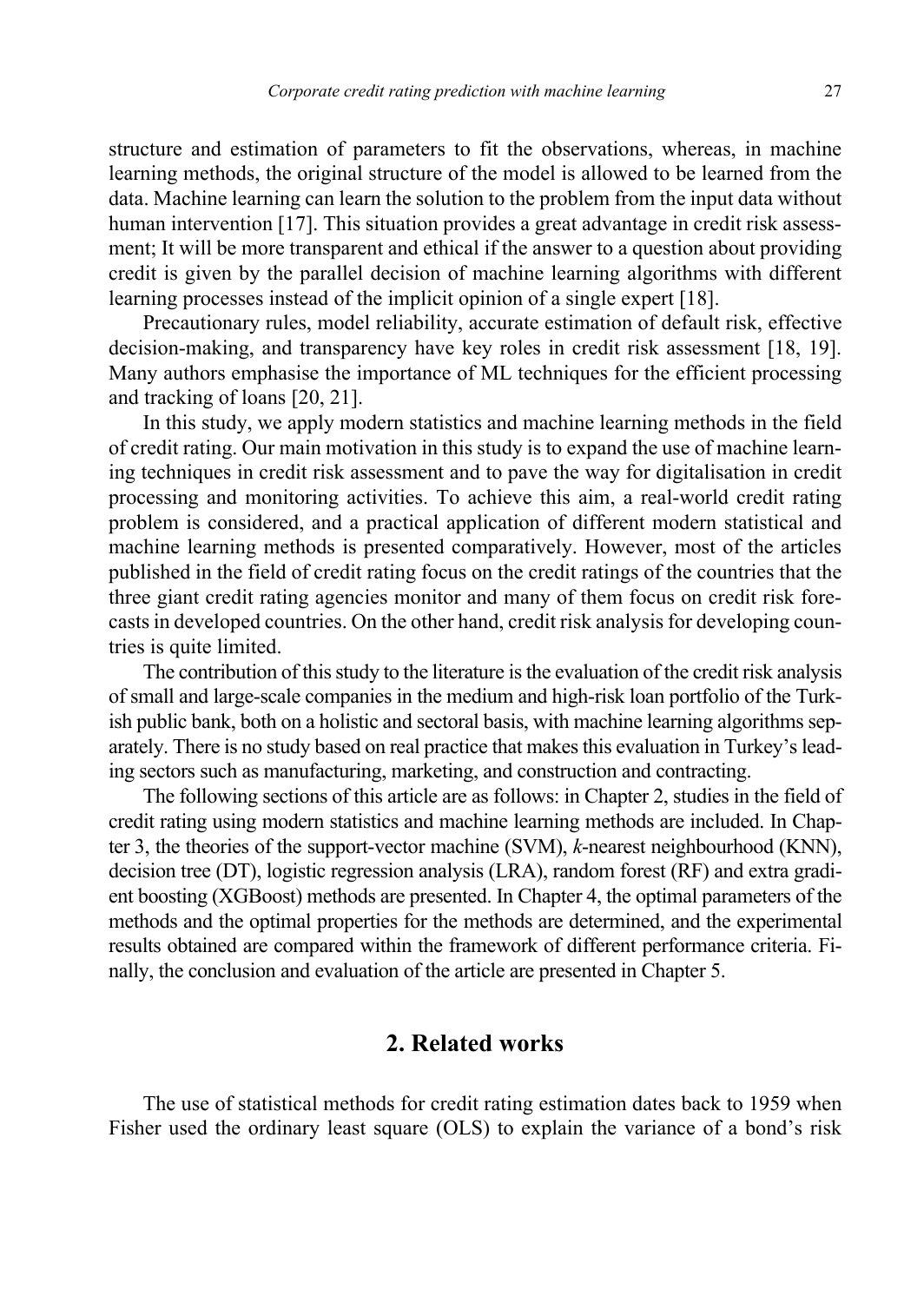| Ref.                          | [27]              | $^{[28]}$             | $[32]$           | $[37]$                                         | $[2] % \includegraphics[width=0.9\columnwidth]{figures/fig_10.pdf} \caption{Schematic diagram of the estimators in the left and right.} \label{fig:2}$ | $\Xi$               | [36]                                                     | [38]                                                 | $[39]$                             | $[40]$                                                     | $\begin{bmatrix} 14 \end{bmatrix}$                                                         | $\Xi$                                                                                                                                                                                                                                                                                                                                                                                                          |
|-------------------------------|-------------------|-----------------------|------------------|------------------------------------------------|--------------------------------------------------------------------------------------------------------------------------------------------------------|---------------------|----------------------------------------------------------|------------------------------------------------------|------------------------------------|------------------------------------------------------------|--------------------------------------------------------------------------------------------|----------------------------------------------------------------------------------------------------------------------------------------------------------------------------------------------------------------------------------------------------------------------------------------------------------------------------------------------------------------------------------------------------------------|
| Accuracy<br>$\sqrt[3]{\cdot}$ | 64.7, 88.3        | 88, 39                | 80.8, 77.8, 72.9 | 61.1, 67.1, 69.1, 55.0                         | 72.97, 79.73, 75.68                                                                                                                                    | 75.09, 80.38, 80.75 | 67.2, 58.7, 63.4, 59.9                                   | 75.8, 80.7, 79.9, 77.9,<br>83.9, 85.2, 87.2          | 67.1, 51.4, 69.5<br>67.9, 65.0,    | 90.3, 84.0, 83.5, 77.6,<br>71.1, 77.8, 74.4, 93.4          | 63.0, 64.3, 60.8, 68.7,<br>58.2, 56.4, 57.9, 44.0,<br>59.3, 56.1, 56.4<br>56.4, 51.3, 51.0 | $\begin{array}{c} \rule{0pt}{2ex} \rule{0pt}{2ex} \rule{0pt}{2ex} \rule{0pt}{2ex} \rule{0pt}{2ex} \rule{0pt}{2ex} \rule{0pt}{2ex} \rule{0pt}{2ex} \rule{0pt}{2ex} \rule{0pt}{2ex} \rule{0pt}{2ex} \rule{0pt}{2ex} \rule{0pt}{2ex} \rule{0pt}{2ex} \rule{0pt}{2ex} \rule{0pt}{2ex} \rule{0pt}{2ex} \rule{0pt}{2ex} \rule{0pt}{2ex} \rule{0pt}{2ex} \rule{0pt}{2ex} \rule{0pt}{2ex} \rule{0pt}{2ex} \rule{0pt}{$ |
| FS                            | correlation       |                       | $ANDVA + MDA$    | + stepwise<br><b>ANOVA</b>                     | <b>ANOVA</b>                                                                                                                                           | <b>ANOVA</b>        | $ANOVA + MDA$                                            | $\overline{\phantom{a}}$                             | lambda, F-value<br>t-Test, Wilk's  | E                                                          | CONBF-GAF<br><b>IFS-MFS-CBF</b>                                                            | correlation                                                                                                                                                                                                                                                                                                                                                                                                    |
| Class                         | $\mathbf{\Omega}$ | $\mathcal{L}$         | 5                | 5                                              | 5                                                                                                                                                      | 5                   | 5                                                        | $\mathcal{L}$                                        | 4                                  | 3                                                          | ç                                                                                          | $\mathbf{\sim}$                                                                                                                                                                                                                                                                                                                                                                                                |
| Sample<br>size                | 47                | 56                    | 3886             | 2971                                           | 74                                                                                                                                                     | 265                 | 3017                                                     | 653/60                                               | 1295                               | 2470                                                       | 852/244                                                                                    | 418/780                                                                                                                                                                                                                                                                                                                                                                                                        |
| Var                           | $\Omega$          | $\overline{a}$        | $\overline{2}$   | $\frac{1}{3}$                                  | $\geq$                                                                                                                                                 | $\overline{4}$      | $\supseteq$                                              | 13/12                                                | $\overline{4}$                     | $\frac{8}{2}$                                              | 81/43                                                                                      |                                                                                                                                                                                                                                                                                                                                                                                                                |
| Data sets                     | <b>S&amp;P</b>    | <b>Bell Telephone</b> | Korean companies | commercial paper issued<br>in Korean companies | Taiwan rating corporation                                                                                                                              | $S\&P$              | Korean information<br>services                           | Japanese consumer<br>/UK corporations<br>credit card | industry in Korea<br>manufacturing | Taiwan Economic<br>Journal (TEJ)                           | US/European non-financial<br>companies                                                     | Moody's investor<br>services/S&P                                                                                                                                                                                                                                                                                                                                                                               |
| Methods                       | OLS, ANN          | ANN, MDA              | CBR, MDA, ID3    | CBR, SOM+CBR,<br>LVQ+CBR, MDA                  | LRA, SVM, ANN                                                                                                                                          | LRA, SVM, ANN       | $\frac{\text{SVM}, \text{MDA},}{\text{CBR}, \text{BPN}}$ | LRA, ANN,<br>SVM, NFS, F-SVM,<br>VBE, RBE            | OMSVM, MDA,<br>MLR, CBR, ANN       | CART, RF+SVM<br>RST, RF+DT,<br>DT, RF+CART,<br>SVM, RF+RST | MLP, RBF-NN,<br>SVM, NB, RF,<br>LDC, NMC                                                   | BP, ELM, I-ELM,<br><b>NNS</b>                                                                                                                                                                                                                                                                                                                                                                                  |

Table 1. Previous studies about credit rating Table 1. Previous studies about credit rating

 $28$  S.

#### D O ĞAN et al.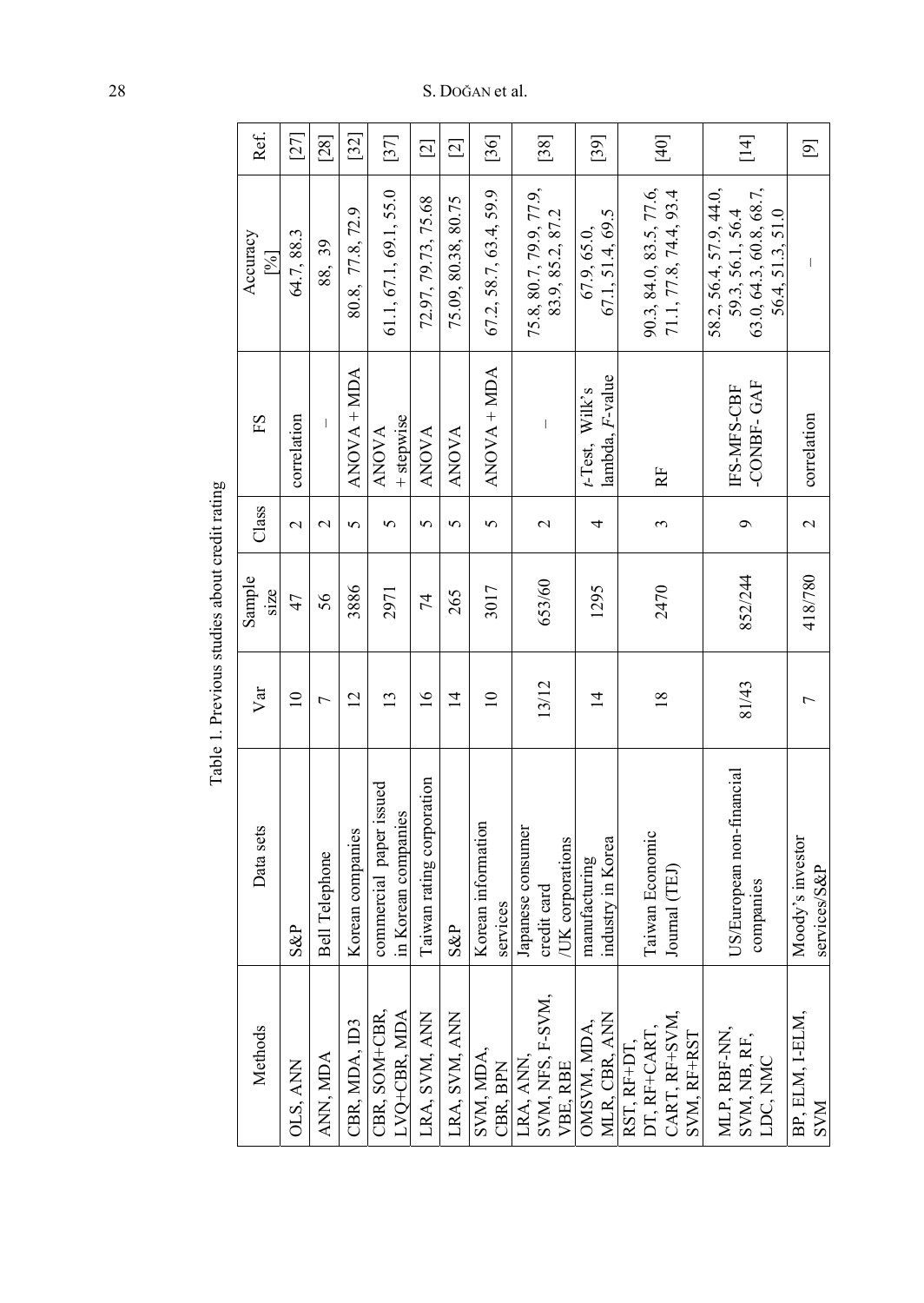| Ref.            | $[41]$                      | $[42]$                         | $[43]$                                      | [44]                                | $[45]$                       | $[45]$                         | $[45]$                        | $[46]$                          | $[17]$                                               |
|-----------------|-----------------------------|--------------------------------|---------------------------------------------|-------------------------------------|------------------------------|--------------------------------|-------------------------------|---------------------------------|------------------------------------------------------|
| Accuracy<br>[%] | 60.0, 64.8, 70.8, 83.8      | AUC: 87.6, 99.3,<br>99.4, 97.9 | 63.6, 61.6, 64.6, 62.3<br>59.6, 61.7, 60.8, | 26.9, 50.5, 48.8                    | 84.2, 82.8, 73.9             | 82.1, 84.45, 78.1              | 83.9, 82.9, 76,6              | 91.6, 91.6, 94.4,<br>94.8, 92.8 | 94.8, 95.2, 95.3,<br>81.7, 88.3, 84.8,<br>56.5, 57.3 |
|                 | $\mid$                      | I                              | $\begin{array}{c} \end{array}$              | correlation                         |                              | $\begin{array}{c} \end{array}$ |                               |                                 | correlation                                          |
| Class           |                             | $\mathcal{L}$                  | $\circ$                                     | $\overline{\mathcal{C}}$            | $\mathbf 2$                  | $\mathcal{L}$                  | $\mathcal{L}$                 | $\mathbf 2$                     | $\overline{\mathcal{C}}$                             |
| Sample<br>size  | $\mid$                      | 117019                         | 308                                         | 880                                 | 6029                         | 2009-2018                      | 2009-2018                     | 870710                          | 3 225                                                |
| Var             | $\frac{8}{18}$              | 181/10                         | 27                                          | 27                                  | financial<br>$\overline{16}$ | energy<br>$\overline{0}$       | health care<br>$\overline{c}$ | 109                             | $\mathbf{a}$                                         |
| sets            | Taiwan dataset              | asking loan from a bank        | 308 companies in S&P                        | developed and emerging<br>economies | S&P, Moody's, Fitch          | S&P, Moody's, Fitch            | S&P, Moody's, Fitch           | Croatian banks                  | credit in Romania<br>mortgage                        |
| Methods         | MLR, MDA, BPNN<br>M-DTSVM T | LRA, RF,<br>XGB, NN            | SVM, GPC, RF, XGB<br>MLR, LDA, ANN,         | OLR, RF, GB                         | ANN, SVM<br>DT, RF,          | DT, RF, ANN, SVM               | DT, RF, ANN, SVM              | RF, GB, FNN<br>LRA, SVM,        | RF, XGB, LGBM,<br>LRA, KNN, NB<br>AdaB ETC,          |

MLR – multinomial logit regression, LDA – linear discriminant analysis, ANN – artificial neural network, SVM – support vector machines, GPC – gaussian process classifier, RF – random forest, GB – gradient boosting, XGB – extreme gradient boosting, OLR – ordered logistic regression, FNN – forward neural network, RST – rough set theory, CART – classification and regression trees, DT – decision trees, MLP – multilayer perception, LDC – linear discriminant analysis, NMC – nearest mean classifier, RBF – radial basis function, MDA – multiple discriminant analysis, CBR – case LDC – linear discriminant analysis, NMC – nearest mean classifier, RBF – radial basis function, MDA – multiple discriminant analysis, CBR – case based reasoning, BPN - back propagation neural network, BP - back propagation, ELM - extreme learning machine, I-ELM - incremental extreme based reasoning, BPN – back propagation neural network, BP – back propagation, ELM – extreme learning machine, I-ELM – incremental extreme learning machine, ID3 – induction algorithm, NB – naive bayes, CBF – correlation based filter, GAF – genetic algorithm filter, CONBF – consistency based filter, IFS – individual future selection, MSF – mixed future selection, OMSVM – ordinal multiclass svm, M-DTSVM-RST: multiple future based filter, IFS – individual future selection, MSF – mixed future selection, OMSVM – ordinal multiclass svm, M-DTSVM-RST: multiple future selection dt+ svm+ rst, NFS – neuro fuzzy system, F-SVM – fuzzy svm, VBE – volatility based ensemble, RBE – reliability based ensemble, LGBM MLR – multinomial logit regression, LDA – linear discriminant analysis, ANN – artificial neural network, SVM – support vector machines,  $GPC -$ gaussian process classifier, RF – random forest, GB – gradient boosting, XGB – extreme gradient boosting, OLR – ordered logistic regression, FNN - forward neural network, RST - rough set theory, CART - classification and regression trees, DT - decision trees, MLP - multilayer perception, earning machine, ID3 -- induction algorithm, NB -- naive bayes, CBF -- correlation based filter, GAF -- genetic algorithm filter, CONBF -- consistency selection dt+ svm+ rst, NFS – neuro fuzzy system, F-SVM – fuzzy svm, VBE – volatility based ensemble, RBE – reliability based ensemble, LGBM - light gr ient boosting method, ADABOOST: adaptive boosting, ETC - extra trees classifier. – light gr ient boosting method, ADABOOST: adaptive boosting, ETC – extra trees classifier.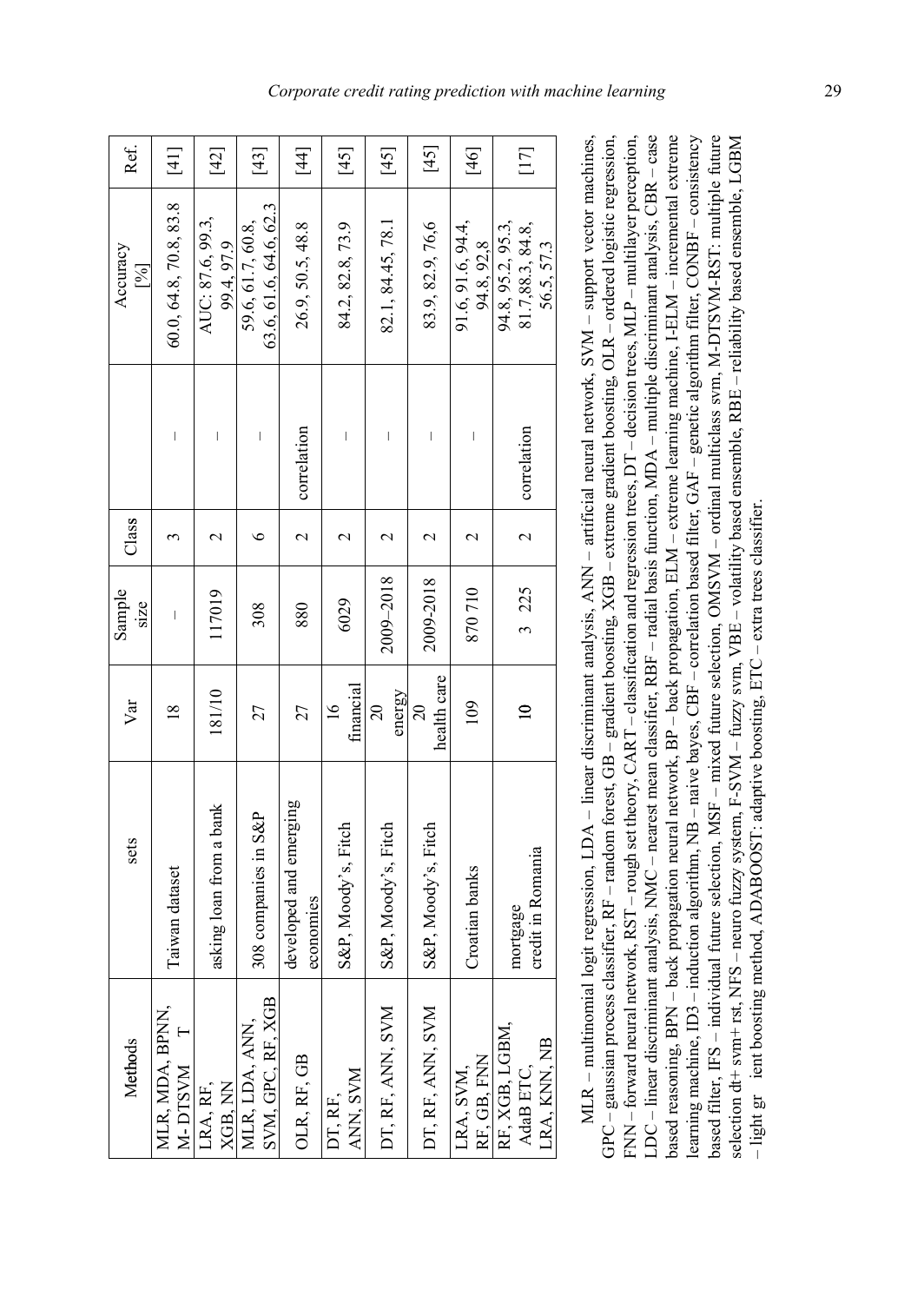premium [22]. Pinches and Mingo [23] use multiple discriminant analysis (MDA) to derive a linear discriminant function associating a set of independent variables with a dependent variable. Other researchers also use logistic regression analysis [24] and probit analysis [25] from multivariate statistical methods.

However, recently, the most preferred methods in the field of credit rating have turned to artificial intelligence technologies. An artificial neural network [26] is one of the most frequently used methods in credit risk assessment. In the first years, the success of traditional statistical methods was mostly compared with ANN and it was observed that better results were obtained with ANN [27, 28]. Some authors study the classification accuracy of different machine learning models including ANN [26, 29, 30]. In subsequent studies, Kim, Weistroffer's [31] rule-based systems, Shin and Han's [32] case- -based reasoning (CBR), Kalaivani and Shunmuganathan's [33] *k*-nearest neighbours (KNN), Zekic–Susac, Sarlija [34] and Baesens, Gestel [35] propose classification and regression trees (CART) approaches. Lee [36], Zhong, Miao [9] and Huang, Chen [2] demonstrate a good implementation of a relatively new algorithm, SVM. In all these studies, it is observed that different methods dominate over the others each time, depending on the size and complexity of the data set handled. For this reason, it will be beneficial to use several different methods in the field of credit rating rather than a single method. In Table 1, the previous studies used in the field of credit rating are expanded, the methods used for the feature selection stage are included, and the estimation accuracy rates obtained by the methods are presented.

Considering the aforementioned pioneering studies in the field of credit rating, it is clear that machine learning techniques produce better results than statistical methods. On the other hand, no machine learning method has provided absolute superiority to the others in the credit evaluation and rating studies that we have traced in the literature. Depending on the nature of the problem and the change in the sample, the prominent ML method differed. It is generally accepted that a single method should not be chosen as the estimation method. The most commonly used ML methods in the field of credit valuation are SVM, MLP, ANN, KNN and DT. Similarly, the statistical method LRA, which can explain the underlying cause and effect relationship, is also frequently used. It is observed that RF, AdaBoost. and XGBoost ensemble methods, which draw attention due to their good results and fast operation, have been used more intensively in studies published in recent years.

## **3. Methodology**

## **3.1. Logistic regression analysis**

Logistic regression analysis (LRA) is an old statistical method for predicting categorical dependent variables using a given set of independent variables [47, 48]. In LRA,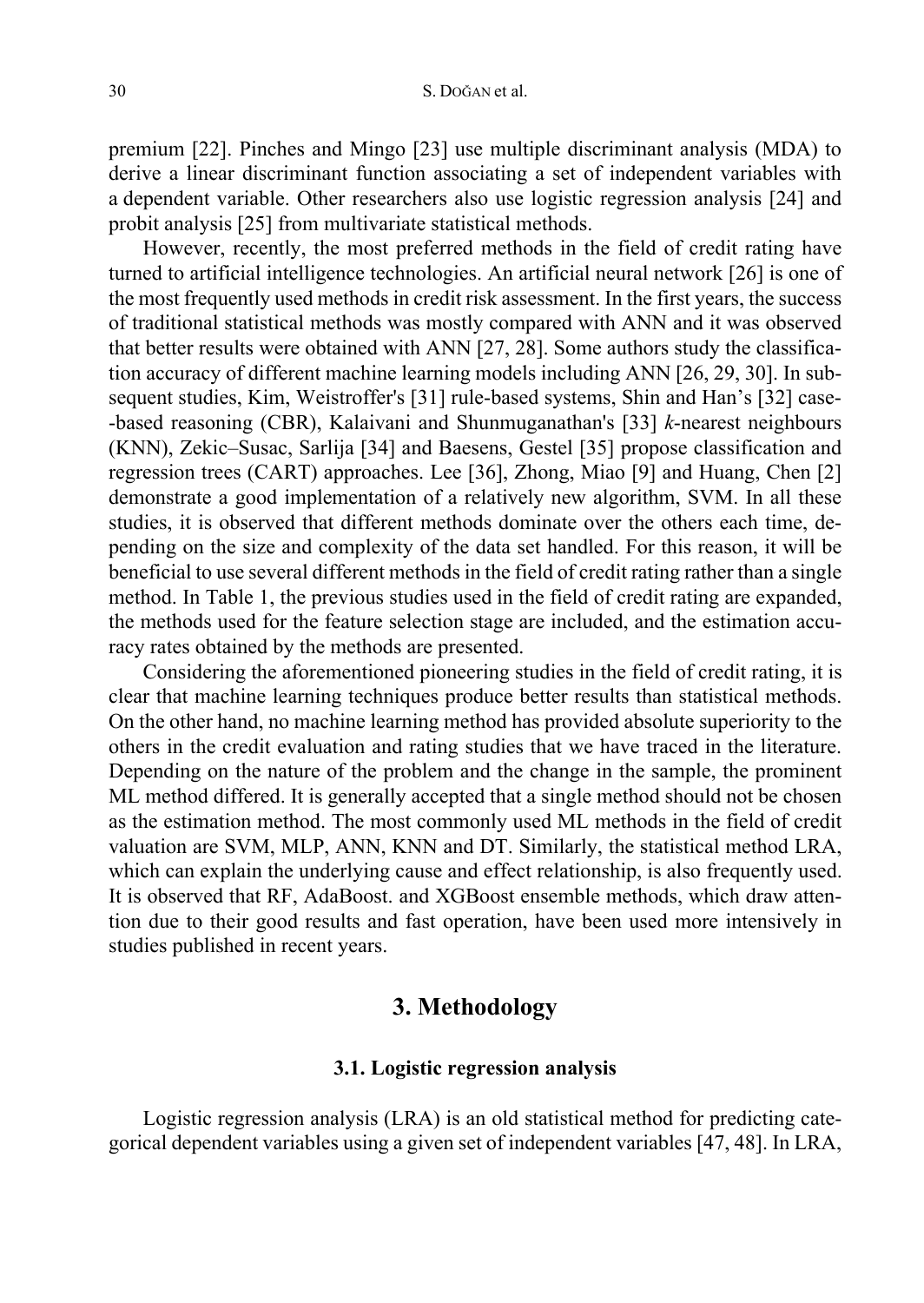the dependent variable  $y_i$  ( $i = 1, 2, ..., n$ ) takes only the values of 1 and 0 with the $p_i$  and  $1 - p_i$  probabilities. Thus, it can be said that the dependent variable has a Bernoulli probability density function. Considering the situation where the dependent variable is equal to 1

$$
P(y_i = 1) = p_i = \frac{1}{1 + e^{-x\beta}}
$$
 (1)

is obtained. Here  $\beta$  is  $(k+1) \times 1$  dimensional parameter vector and **x**,  $k+1$  dimensional explanatory variable matrix. For  $y = 1$ , the odds ratio can be shown with

$$
\frac{P(y=1)}{1-P(y=1)} = \frac{p_i}{1-p_i}
$$

By using the logarithm of the odds ratio value

$$
\log it\left(y_i = 1\right) = \ln \frac{p_i}{1 - p_i} = \mathbf{x} \mathbf{\beta} \tag{2}
$$

is obtained. The purpose of this transformation is to make the parameter vector linear and to use the advantages of the linear regression model in logistic regression analysis. In machine learning methods, class affiliation of predicted label *x* values is determined according to the probability values they receive. If the probability *x* is equal or greater than 0.5, it takes the value 1, and if it is less, it takes the value 0 [49].

#### **3.2.** *k***-nearest neighbour**

The KNN algorithm presented by Fix and Hodges [50] is a non-parametric clustering algorithm that is easy to understand and implement, with a fast and good prediction performance. Its main purpose is to find the nearest neighbour for each sample point that needs to be estimated. A distance function is usually used when searching for the nearest neighbour. The performance of this method depends on the number of neighbour *K* determined by the researcher and the distance function [51]. The selection of the most appropriate *K* value is made by establishing a balance between deviation and variance. Small *K* values increase the bias and cause over fitting, while large *K* values cause the class boundaries to become blurred and the bias to decrease too much. Simulation and cross-validation are usually done when making the selection. The distance functions frequently used for the KNN algorithm are the Euclidean, Chebyshev and Manhattan distances. These distances are: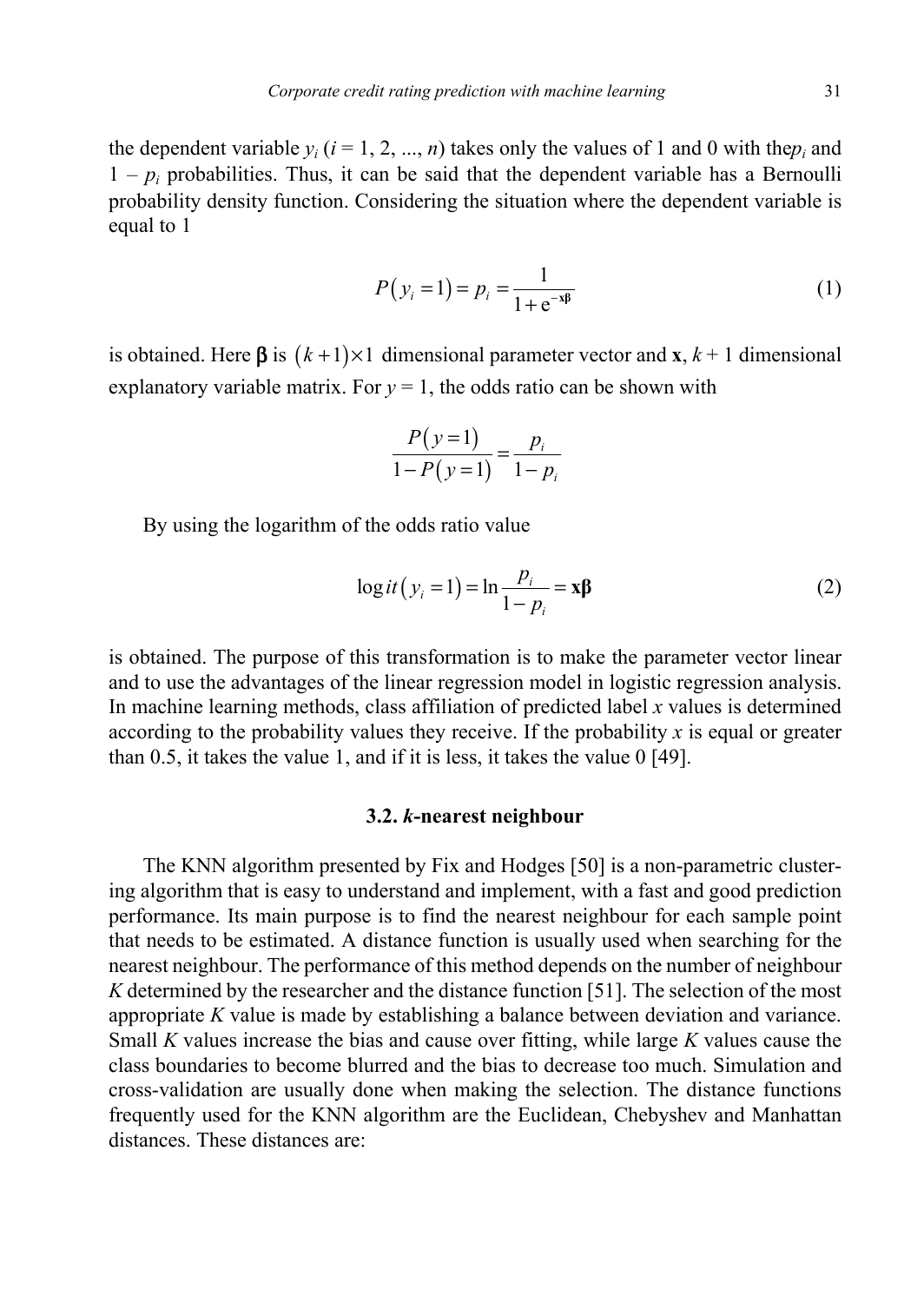32 S. DOĞAN et al.

$$
d_{\text{Euclidean}}(x, y) = \sqrt{\sum_{i=1}^{n} (x_i - y_i)^2}
$$
 (3)

$$
d_{\text{Manhattan}}(x, y) = \sum_{i=1}^{n} |x_i - y_i|
$$
 (4)

$$
d_{\text{Chebyshev}}(x, y) = \max_{i} (|x_i - y_i|) \tag{5}
$$

where *x* and *y* represent two vectors in the feature space,  $x_i$  and  $y_i$  are their coordinates.

### **3.3. Support-vector machines**

Support-vector machine (SVM) is a relatively newly developed method based on statistical learning theory [52] and can be applied to classification (pattern recognition) problems and perform function estimation in regression. The standard SVM classifier was introduced as a quadratic optimisation problem and was first applied to two-class classification problems.

The best hyperplane separating the *S* training set consisting of *P* number of attributes  $(x_i, x_j)$ ,  $i = 1, ..., m$ ,  $x_i \in \mathbb{R}^n$  input and output pairs, with **w** being the weight vector, is the plane that minimises  $\eta(w) = 1/2 ||\omega||^2$ .

Linear non-separating problems can be solved linearly by accepting a certain error to be assigned for misclassified samples. In this case, the problem can be written as finding the hyperplane that minimises training errors through slack variables:

$$
\min_{\omega, b, \xi} \frac{1}{2} \omega^T \omega + C \sum_{i=1}^m \xi_i
$$
\n
$$
\text{const: } y_i \left( \langle \omega, x_i \rangle + b \right) \ge 1 - \xi_i \text{ and } \xi_i > 0, \quad i = 1, \dots, m
$$
\n
$$
(6)
$$

Here, C is the penalty parameter on training errors and  $\xi$  is the non-negative slack variable [53]. This problem can be solved by making use of the Lagrangian function. The dual model in which Lagrangian variables are maximised is given below [52]:

$$
\max_{\alpha} L_{d}(\alpha) = \sum_{i=1}^{m} \alpha_{i} - \frac{1}{2} \sum_{i,j=1}^{m} y_{i} y_{j} \alpha_{i} \alpha_{j} \langle x_{i}, x_{j} \rangle
$$
  
const: 
$$
\sum_{i=1}^{m} y_{i} \alpha_{i} = 0 \text{ and } 0 \le \alpha_{i} \le C, i = 1, ..., m
$$
 (7)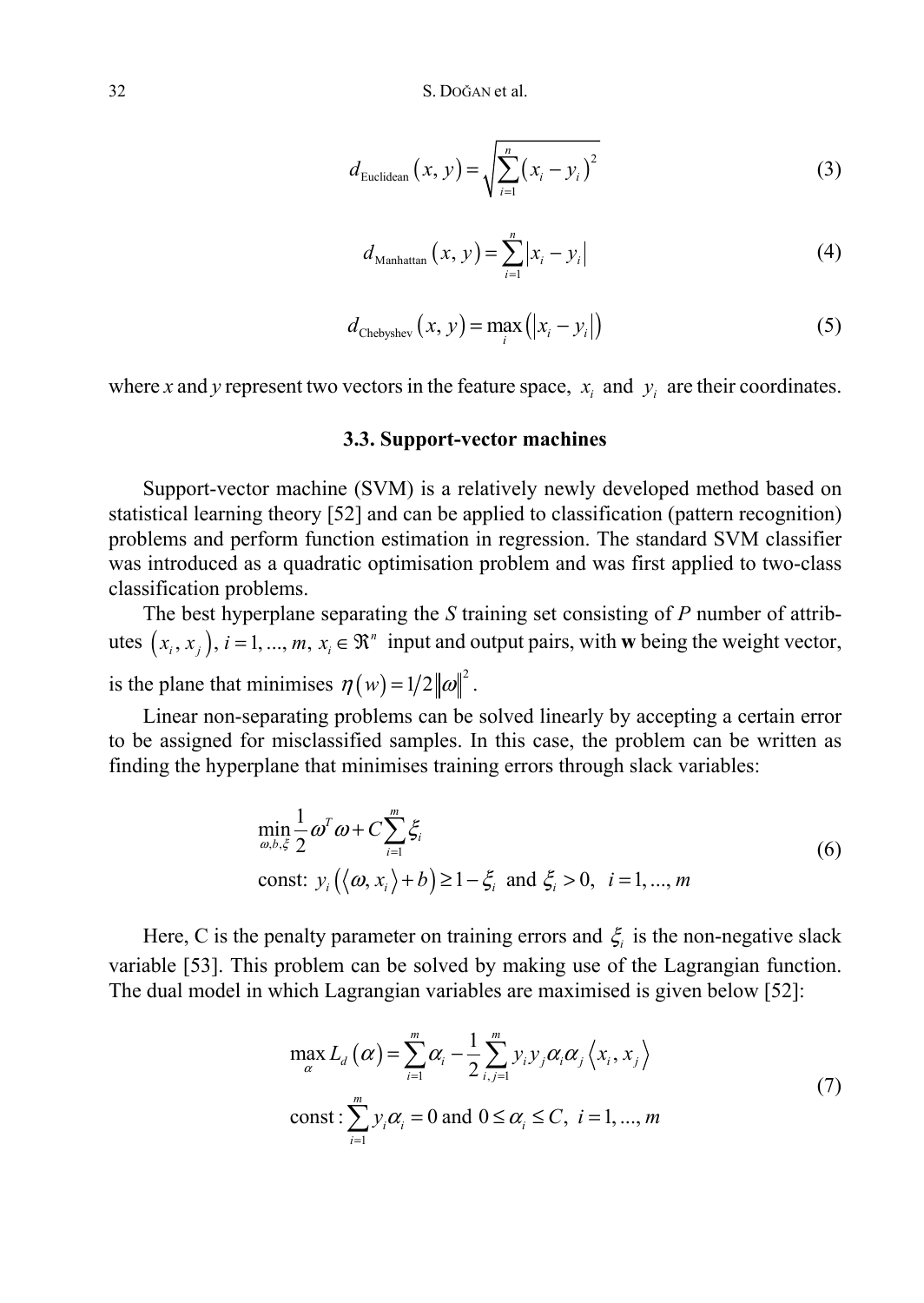The mapping function  $\varphi$  is used for non-linear SVM training examples. Defining a suitable kernel function based on the inner product is to do a non-linear transformation of the data from the input space to the high-dimensional (maybe infinite) feature space to make the data linearly separable. The Kernel function given in equation (8) uses instead of the inner product  $\langle x_i, x_j \rangle$  that we use in the objective function of the dual model (9).

$$
K(x_i, x_j) = \varphi(x_i)^T \varphi(x_j)
$$
 (8)

$$
\max_{\alpha} L_{d}(\alpha) = \sum_{i=1}^{m} \alpha \sum_{i=1}^{m} \sum_{i}^{m} y_{i} y_{j} \alpha_{i} \alpha_{j} K(x_{i}, x_{j})
$$
\n
$$
\text{const:} \sum_{i=1}^{m} y_{i} \alpha_{i} = 0 \text{ and } 0 \le \alpha_{i} \le C, \quad i = 1, ..., m
$$
\n(9)

Following the solution step in the linearly separable case, the decision function is obtained:

$$
f(x) = y = sign\left(\sum_{i=1}^{m} \alpha_i^* y_i \langle K(x_i, x_j) \rangle + b^* \right)
$$
 (10)

Many kernel functions help the SVM find the optimal result. The most frequently used of these are: polynomial kernel  $K(x_i, x_j) = (1 + x_i x_j)^d$  radial base kernel  $K(x_i, x_j)$  $= \exp\left(-\gamma \left\| x_i - x_j \right\|^2 \right)$ and sigmoid kernel  $K(x_i, x_j) = \tanh (K(x_i, x_j) - \delta)$  [54, 55].

### **3.4. Decision trees**

The decision trees algorithm is a simple and understandable classification algorithm that models the relationship between features and outputs with the help of a tree [56]. It is also a widely used algorithm because decision trees are resistant to outliers. Decision trees are classified from top to bottom (flow chart). It starts from the root node, is divided into internal nodes according to the values of the features, and continues until finally a leaf node is reached (class label assigned) [57]. The creation of the decision tree is done by repeatedly partitioning the internal nodes. Partition criteria used for partitioning internal nodes and enabling the selection of features: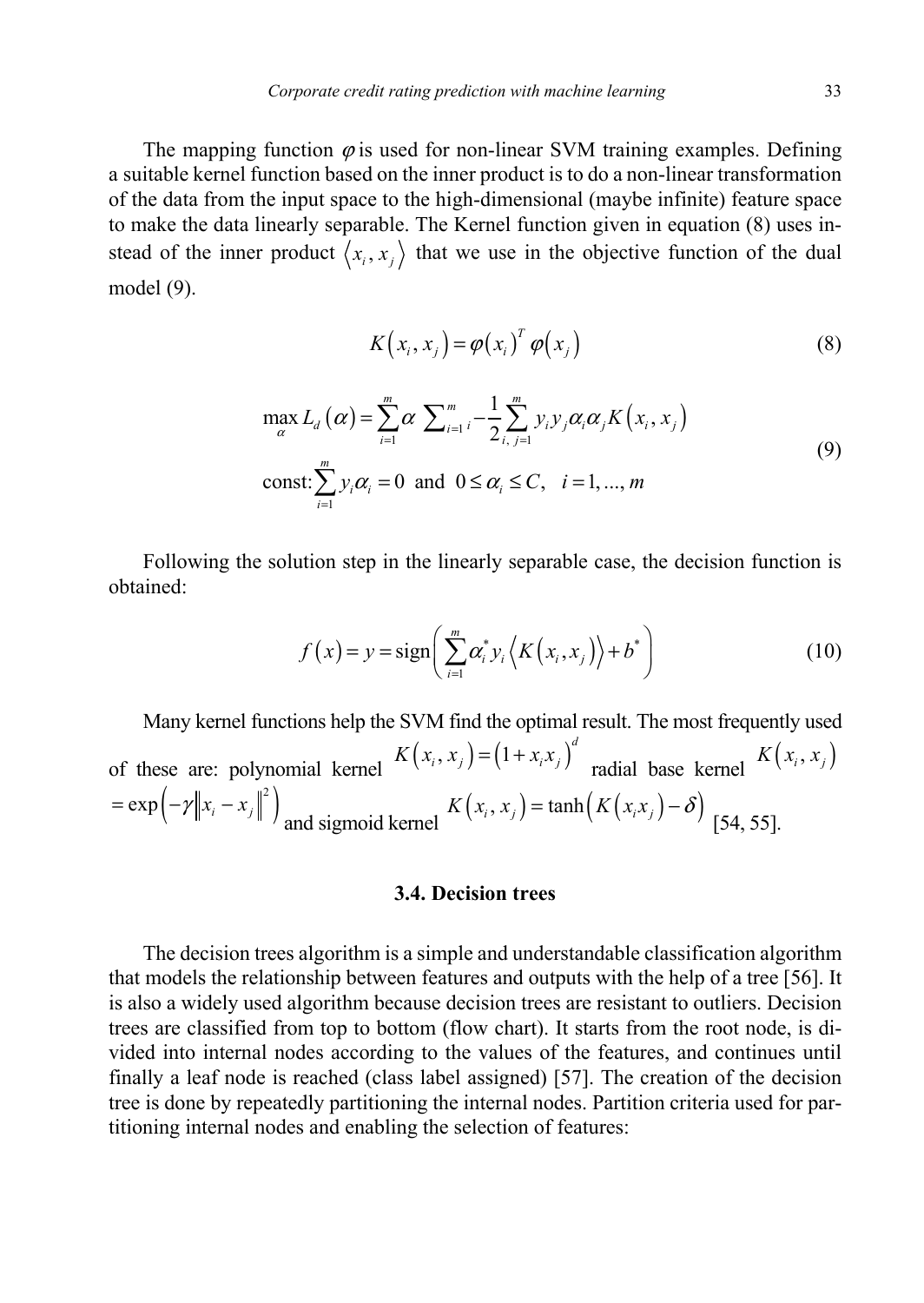- Gini index [57],
- the information gain [58],
- chi-squared test [59, 60],
- entropy for C4.5 algorithm [58].

Even if the decision trees are accurate and efficient, sometimes due to overfitting, the tree can be very large and increase the error for the test dataset. The pruning method is generally used to eliminate the overfitting problem [61]. After pruning, the tree is reduced in size and complexity is removed, resulting in an easy-to-understand tree. There are two methods for pruning: pre-pruning and post-pruning [62]. In this study classifications and regression trees (CART) algorithm is used.

## **3.5. Random forest**

The random forest (RF) algorithm, a supervised machine learning method used for both regression and classification, was first proposed by Breiman et al. [57]. RF is an ensemble method that is easy to use and often provides a good solution even without hyperparameter tuning. It was developed to control the overfitting problem that often occurs in the DT method [63]. RF consists of decision trees selected from training data by the bootstrap method. These decision trees are grown by using CART algorithm, increasing randomness, and reducing the likelihood of an overfitting problem. In the RF method, each tree in the forest performs a class prediction, and the class with the most votes becomes the model's prediction. The general process of RF is as follows:

• a bootstrap sample is chosen from data to grow each tree of RF,

• data is divided into two sets: training and testing sets. Training data is used to obtain in-bag and out of bag samples,

• to increase accuracy, a random number of features are selected for each tree and used to construct leaves and nodes,

• at the beginning of RF, a feature is appointed as the root node, and then a random tree structure is formed from top to bottom by splitting and branching the training set into subsets [64].

### **3.6. Extreme gradient boosting XGBoost)**

Extreme gradient boosting (XGBoost), originally based on gradient boosted decision trees (GBDT), is a supervised machine learning method used for regression and classification problems. The most important feature of the XGBoost is that it is scalable for all scenarios. As compared to the existing machine learning methods, it has a high calculation ability and uses limited memory. According to Chen, Guestrin [65], XGBoost has the following features: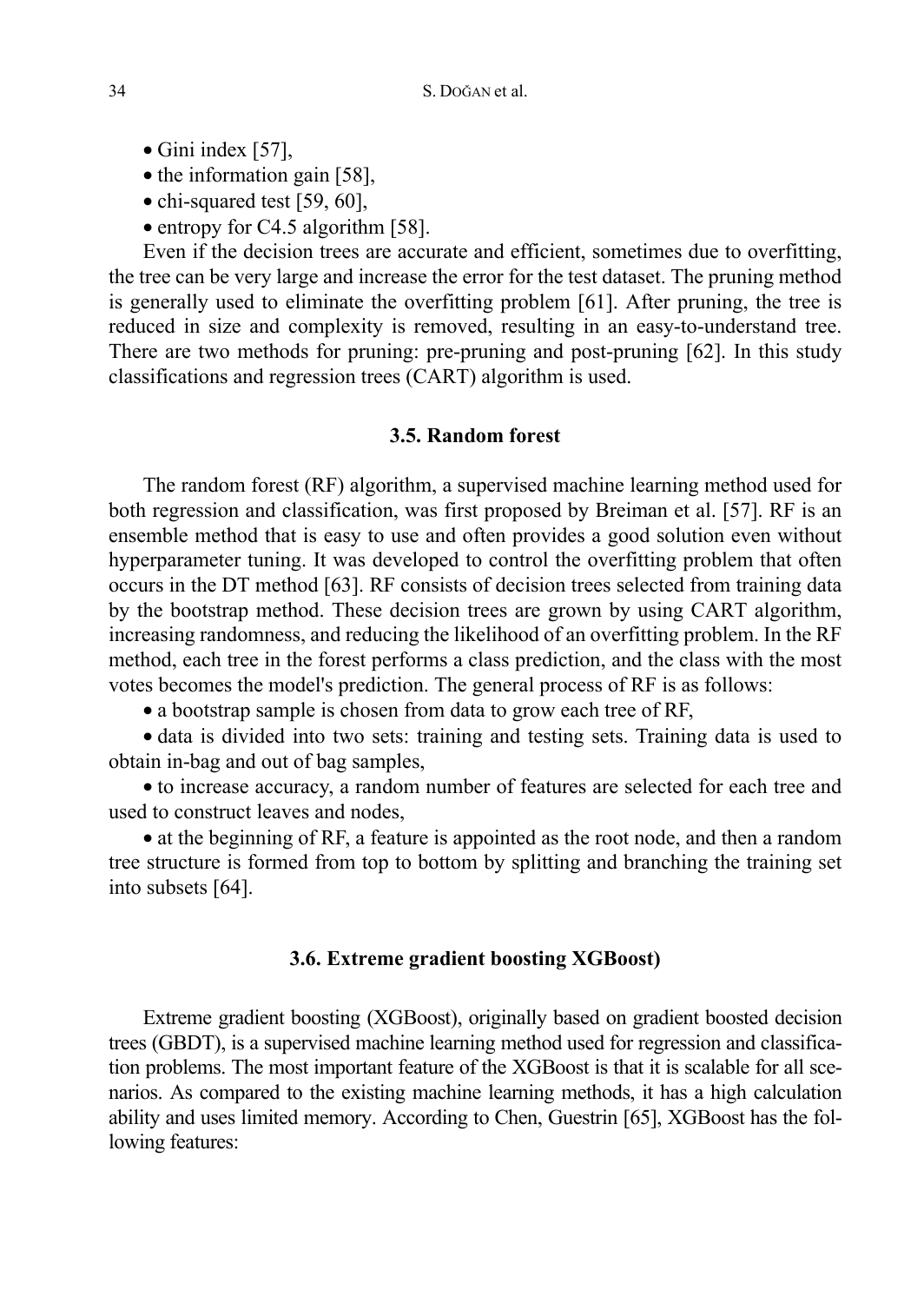- a novel distributed weighted quantile sketch algorithm for weighted data,
- sparsity-aware for missing values,
- cache-aware algorithm for large datasets.

The objective function of XGBoost is defined as

$$
L(\varphi) = \sum_{i} l(\hat{y}_i, y_i) + \sum_{k} \Omega(f_k)
$$
\n(11)

where *l* is a differentiable convex loss function measures the difference between  $y_i$ and  $\hat{y}_i$  which are actual and predicted values. The regularisation term  $\Omega$  in the second component of equation (11) can be defined as

$$
\Omega(f) = \gamma T + \frac{1}{2}\lambda \left\|w\right\|^2 \tag{12}
$$

where  $\gamma$  is the complexity parameter and controls the number of leaf nodes,  $T$  is the number of leaf nodes, *w* is the weight of leaf nodes, and  $\lambda$  is the parameter which is used for avoiding overfitting.

## **4. Application**

The proposed research design for the application part of the study is presented in Fig. 1. Here, firstly, the data set used in the study is introduced. Then, the data pre-process, which is an important step for every data mining process, is processed. How the hyperparameters are selected for the methods preferred as the estimation method and the selected optimal parameters are explained. Finally, how the performance of the developed models will be evaluated is explained.

MATLAB 9.4 (R2018a) software was used in this study for the machine learning methods and solvers which are LR (lassoglm), DT (fitctree) and KNN (fitcknn). The SVM model was developed using the LIBSVM [66] software system. Python programming language was used for calculation of RF (random forest classsifier) and XGBoost (XGBoost classifier).

### **4.1***.* **Research design**

**Data.** The companies considered for credit rating operate in the manufacturing, marketing, as well as construction and contracting sectors. Among these companies which applied for a loan to the public bank with the largest capital in the banking sector in 2016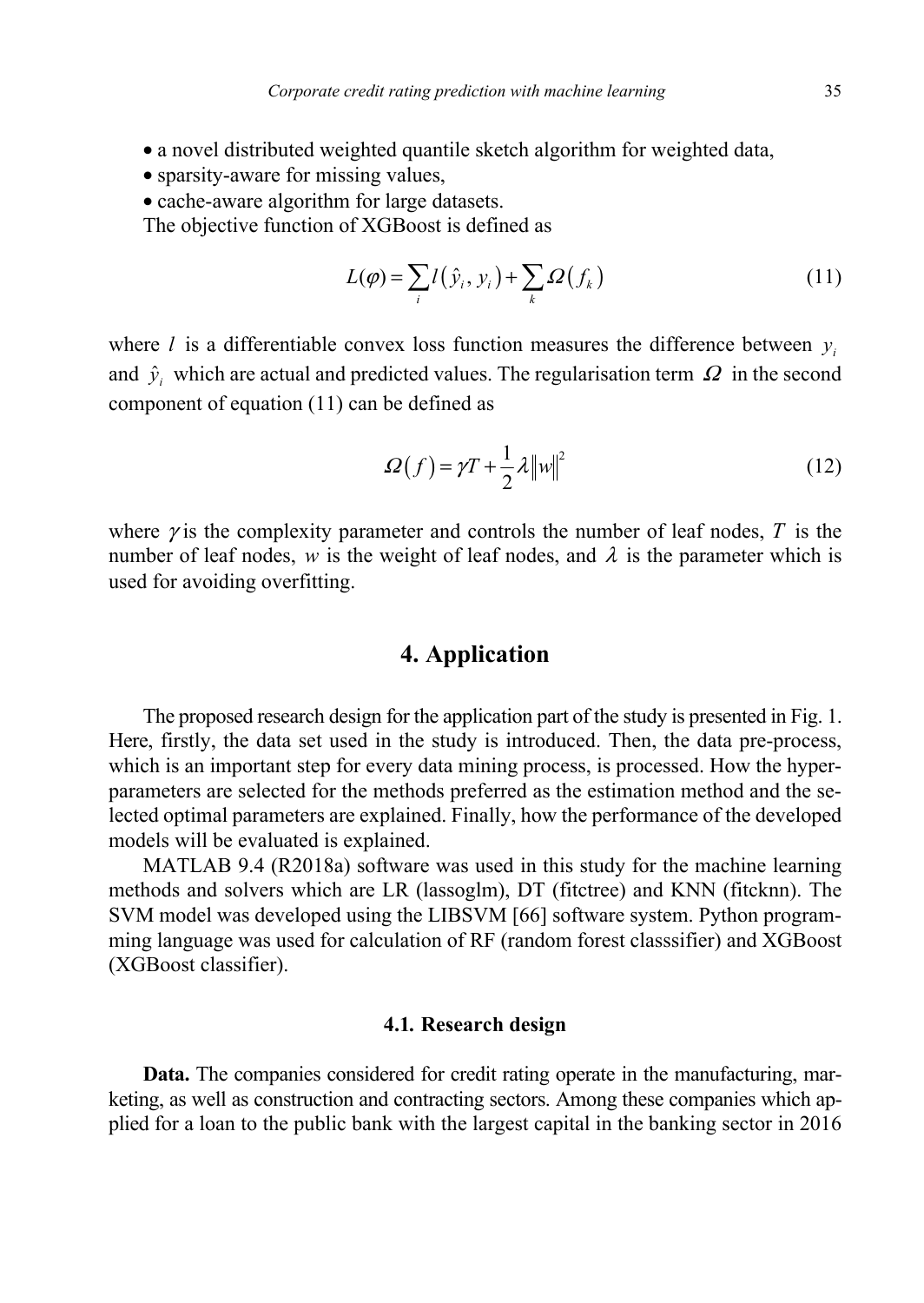to find resources for their investments and whose credit rating was evaluated by the bank, a total of 1881 companies constitute the sample set, of which 916 are in the manufacturing sector, 746 in the marketing, and 219 in the construction and contracting one. Thirty-nine different financial ratios of companies and one categorical variable are used in the study. These financial ratios are given in Table 2 and their descriptive statistics in Appendix 1.



Fig. 1. The flow chart of the machine learning processes

The financial ratios in Table 2 are obtained from the annual balance sheets of the companies updated with footnotes and form the features of the forecasting model. In the study, the status of firms being eligible for and unsuitable for lending is used as a classifier variable. The credit rating of the companies is determined as  $B^+, B^-, C^+, C^-, D^+,$ D–, E+, E–, and F by the credit risk monitoring department of the relevant bank. In this study, since credit rating is considered a two-class problem, companies with a credit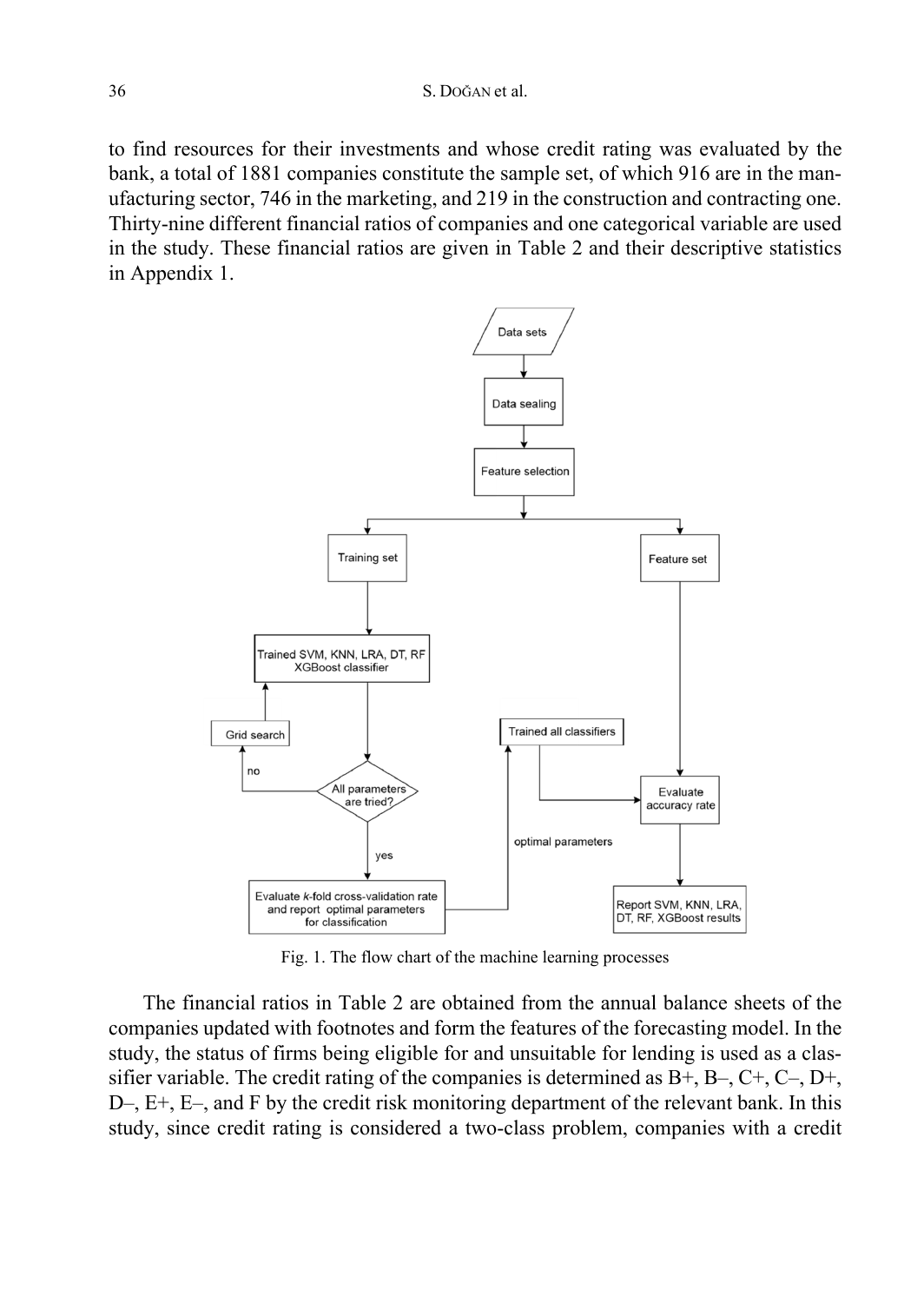rating of B+, B–, C+, and C– are examined with the "creditable" class label. Since the companies in the loan portfolio of the bank's risk unit are in the medium and high-risk group due to the default rate, the number of companies with  $A<sup>+</sup>$  and  $A<sup>-</sup>$  credit ratings in the data set is only 2; therefore, they are excluded from the study. On the other hand, companies with credit ratings of D+, D–, E+, E–, and F are considered unsuitable for lending and were evaluated with the "risky" class label.

| $X1^a$           | categorical variable for sector type              | X21 <sup>b</sup> | working capital turnover                                       |
|------------------|---------------------------------------------------|------------------|----------------------------------------------------------------|
| $X2^b$           | current ratio                                     | $X22^b$          | net working capital turnover                                   |
| $X3^b$           | quick ratio                                       | $X23^b$          | tangible assets turnover                                       |
| $X4^b$           | cash ratio                                        | X24 <sup>b</sup> | fixed asset turnover                                           |
| $X5^b$           | inventory/current asset                           | X25 <sup>b</sup> | shareholder's equity turnover                                  |
| X6               | inventory/total assets                            | X26 <sup>b</sup> | asset turnover                                                 |
| X7               | stock dependency ratio                            | X27 <sup>b</sup> | net income after tax/shareholder's equity                      |
| $X8^b$           | net working capital                               | X28 <sup>b</sup> | net income before tax/shareholder's equity                     |
| X9 <sup>b</sup>  | total foreign asset/total assets                  | X29 <sup>b</sup> | financial expense + net income before tax/total<br>liabilities |
| X10              | shareholder's equity/total assets                 | X30 <sup>b</sup> | net income after tax/total assets                              |
| X11 <sup>b</sup> | foreign asset/shareholder's equity                | X31 <sup>b</sup> | operating margin/total assets-tangible-fixed<br>assets         |
| $X12^b$          | short-term liabilities/total liabilities          | $X32^b$          | operating margin/net sales                                     |
| X13              | net tangible fixed assets/shareholder's<br>equity | $X33^b$          | gross sales/net sales                                          |
| $X14^b$          | fixed assets/total foreign asset                  | $X34^b$          | net operating profit after tax/net sales                       |
| $X15^b$          | fixed assets/shareholder's equity                 | X35              | cost of goods sold/net sales                                   |
| X16 <sup>b</sup> | fixed assets/constant capital                     | X36              | operating expenses/net sales                                   |
| X17 <sup>b</sup> | short-term liabilities/foreign asset              | X37 <sup>b</sup> | period income/net sales                                        |
| X18 <sup>b</sup> | current asset/total assets                        | X38              | net sales growth $(\%)$ (annual)                               |
| X19              | net tangible fixed assets/total assets            | X39 <sup>b</sup> | asset growth $(\% )$                                           |
| X20              | stock turnover (annual)                           | X40              | inventory keeping time                                         |

a Used only data-all.

bSelected after feature selection.

The data set used in the study was analysed in four groups to diversify the sample and to analyse it on a sectoral basis. These groups consist of (I) data-all covering all the data and adding a categorical variable for sectors, (II) data-manufacturing for the manufacturing sector, (III) data-marketing for the marketing sector, (IV) data-C&C for the construction and contracting sectors. The data set is divided into four sub-groups, taking into account the sector the companies belong to, to observe whether evaluating on a holistic or sectoral basis will make a difference. Thus, the accuracy rates of the prediction model to be established both in all the data and in the sectors are examined. The characteristics of the data set are given in Table 3.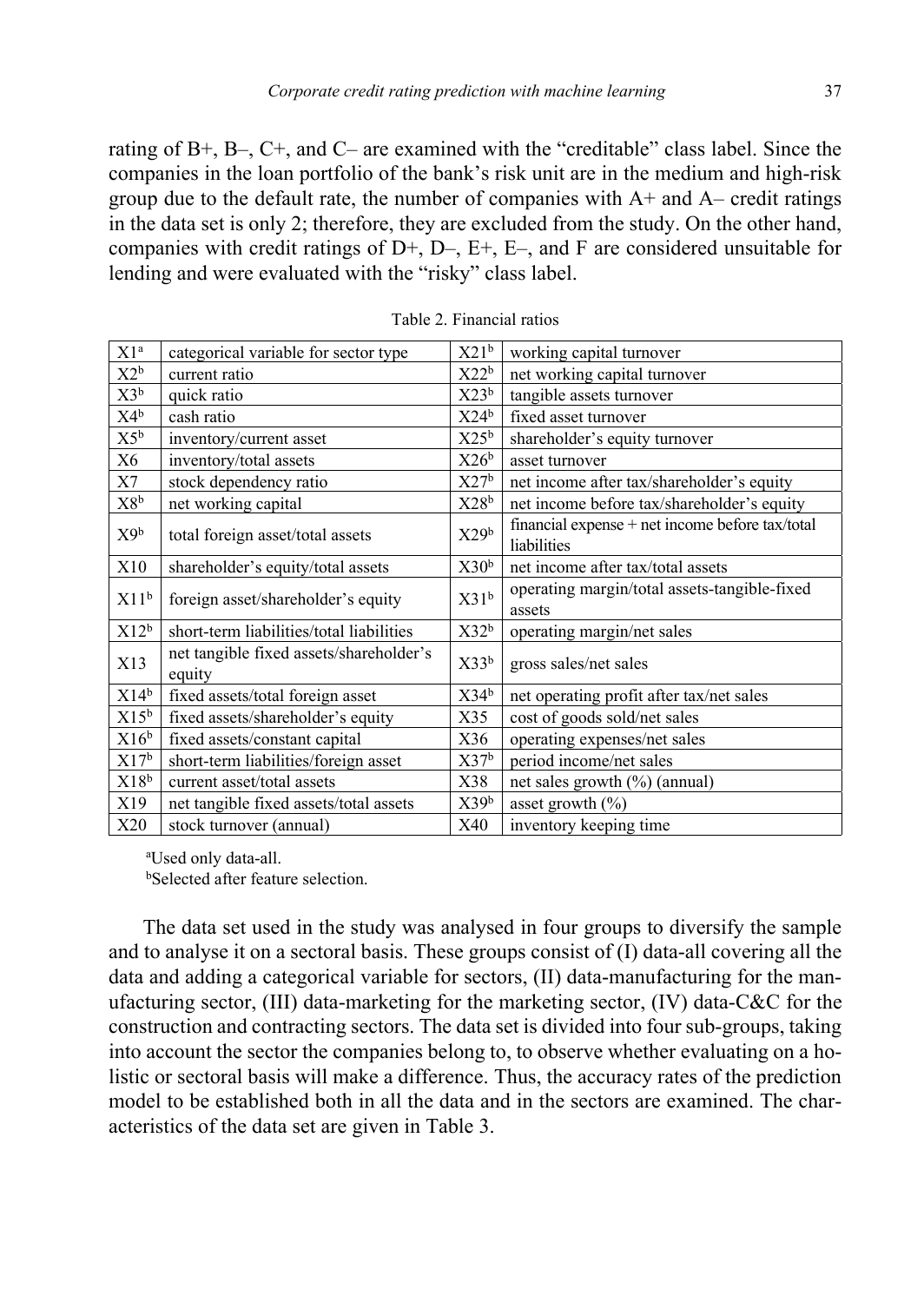| Data sets          | Number   | Sample | Creditable   Nominal |          | Numerical | Total    |
|--------------------|----------|--------|----------------------|----------|-----------|----------|
|                    | of class | size   | /risky               | features | features  | features |
| Data-all           |          | 1881   | 612/1269             |          | 29        | 30       |
| Data-manufacturing |          | 916    | 203/713              |          | 29        | 29       |
| Data-marketing     |          | 746    | 316/430              |          | 29        | 29       |
| $Data-C&C$         |          | 219    | 93/126               |          | 29        | 29       |

Table 3. Features of data set

Of the companies in our data-all dataset, 612 are identified as creditable and 1269 as risky. When we look at the characteristics of the data sets in the table, we notice that the data sets are distributed unbalanced due to the disparity of classes in the target variable. Unbalanced distributed datasets have been a particularly striking topic in the data mining literature in recent years, and the performance of many developed methods on unbalanced datasets is expected to be demonstrated. All of the datasets are divided into two groups – training and test datasets to develop the model and to test the validity of the developed model. This separation is randomly allocated with a method called holdout, with 80% training and 20% testing set. In this case, there are 1505 samples in the training set and 376 samples in the test set in the data-all; 733 samples in the training set and 183 samples in the test set in the data-manufacturing; 597 samples in the training set and 149 samples in the test set in the data-marketing; 175 samples in the training set and 44 samples in the test set in the data-C&C.

**Data pre-process and feature selection.** In the data pre-process, the raw data set is either normalised or scaled with different formulas. This preliminary process is carried out to avoid numerical difficulties during the calculation, as well as to prevent the large values of the variables from being affected by the small values. In this study, the financial ratios which we consider as features, are scaled using equation

$$
v^* = \frac{v - \min a}{\max a - \min a} \tag{13}
$$

where *v* is raw value,  $v^*$  is scaled value, min *a* and max *a* are upper and lower bounds of the feature value, respectively.

The feature selection process is an important process that eliminates the difficulty of working with high-dimensional data analysis. It is aimed to better understand the data set by removing irrelevant and unnecessary features from the raw data set, working with data containing higher quality information and reducing the computation time. Three different approaches can be preferred for the feature selection process: filter, wrapper and embedded. In the filter models, generally, basic statistical methods (*t*-test, ANOVA, correlation matrix, etc.) are used and unnecessary features are eliminated by considering the relationship between features and class labels. In the wrapper models, where mostly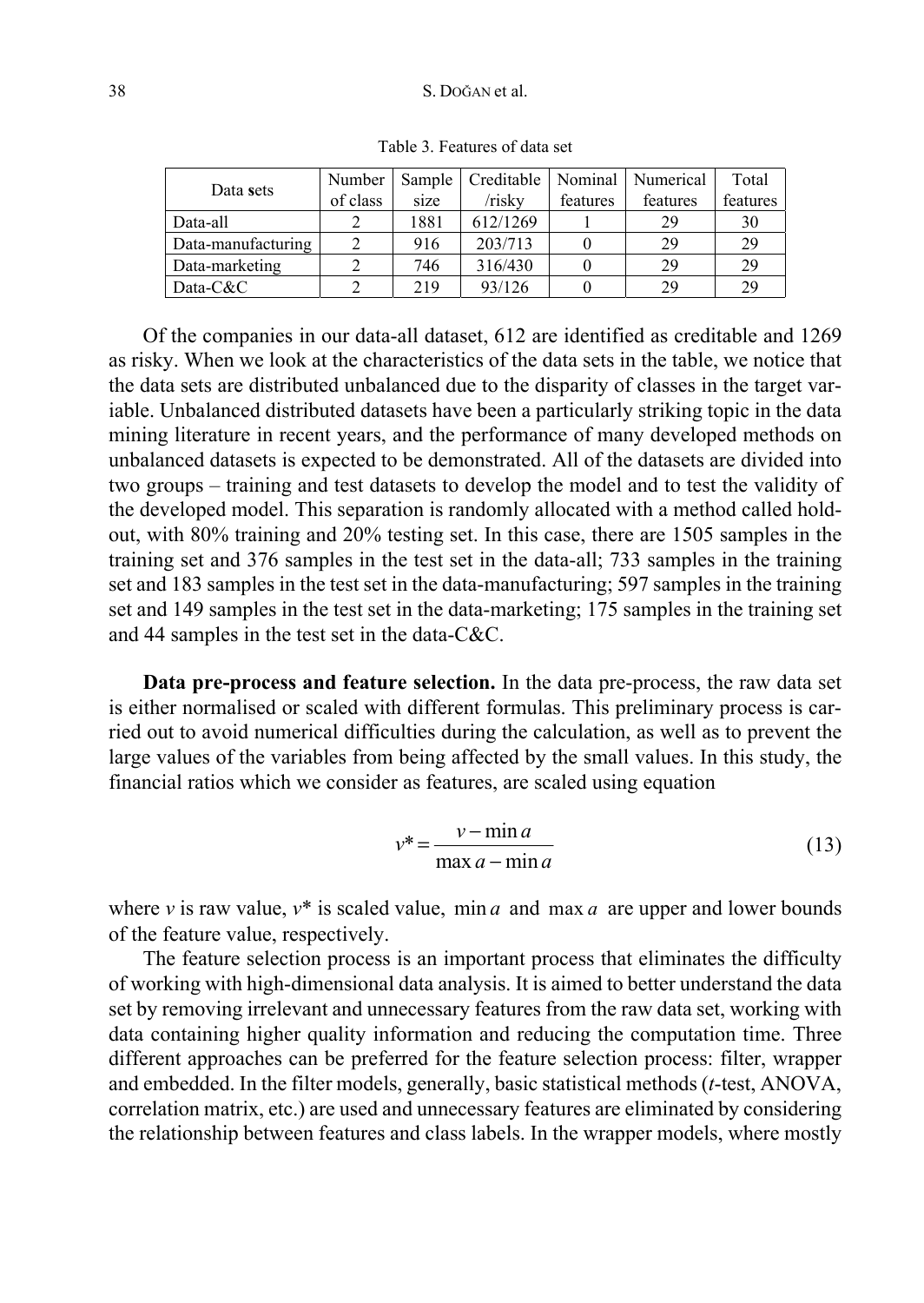meta-heuristic methods are used, the calculation process is longer because it is based on the combinatorial calculation of the features. In the embedded models, the classifier both establishes the model and automatically reveals important features during the training process [67]. For the regression-based models, Lasso correction [68] and elastic net [69] approaches can be given as examples. In the correlation-based future selection, if two of the features are highly correlated with each other, then they have a similar effect on the class (dependent) variable. In such cases, one of the features may be excluded from the analysis. According to Hall and Smith [70], while a good feature subset has a high correlation with the class, they have a lower correlation with each other.

In this study, we observe a very high correlation between financial ratios, which are considered features, and therefore one of the features with a correlation coefficient above 0.70, is removed from the data set by using the Pearson correlation coefficient. The lasso correction is used for the LRA chosen as the classifier method.

**Performance evaluation.** A typical way to measure the prediction accuracy of models is the accuracy rate, which is calculated from the ratio of correctly classified samples to all observations. However, it is not healthy to compare the accuracy rate alone. The number of correctly classified positive samples and correctly classified negative samples also reveals the performance of the model in more detail. For this reason, performances are also evaluated with the Matthews correlation coefficient (MCC) evaluation criteria, which include all elements of the and confusion matrix, sensitivity, specificity, precision except for accuracy.

The classified output samples are examined in four categories that make up the confusion matrix elements. These are true positive (TP), estimating the risky loans as risky, false negative (FN), estimating the risky loans risk-free, true negative (TN), risk-free estimating of the risky loans, and false positive (FP), estimating loans that are risk-free as risky.

The formulas for these performance measures are as follows:

$$
Accuracy = \frac{TP + TN}{TP + FP + FN + TN}
$$
  
\n
$$
Sensitivity = \frac{TP}{TP + FN}
$$
  
\n
$$
Specificity = \frac{TN}{TN + FP}
$$
  
\n
$$
Precision = \frac{TP}{TP + FP}
$$
  
\n
$$
MCC = \frac{(TP \times FN) - (FP \times FN)}{\sqrt{(TP + FP) \times (TP + FN) \times (TN + FP) \times (TN + FN)}}
$$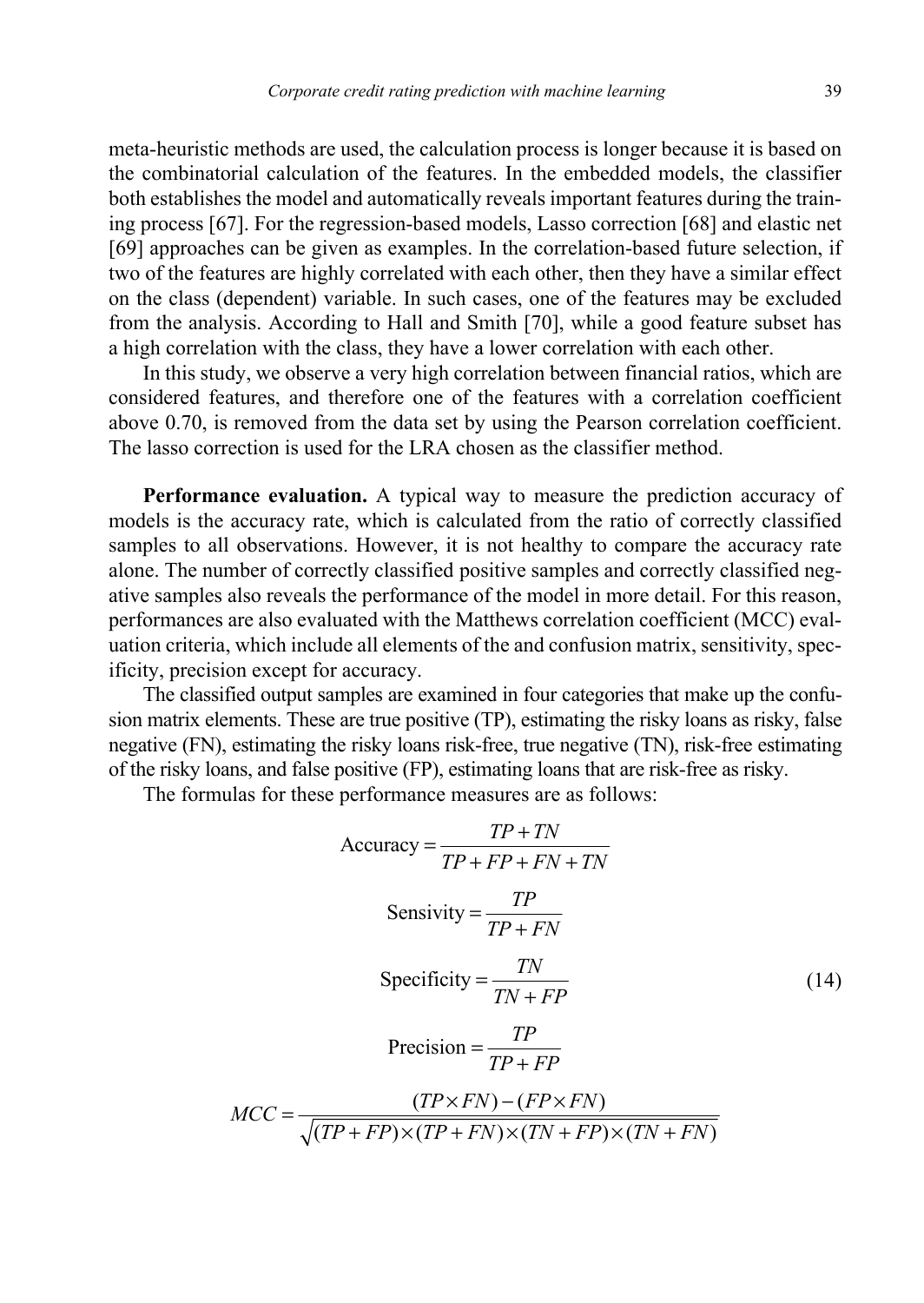### **4.2. Experimental results**

In this section, LRA, DT, SVM, KNN, RF, and XGBoost classifiers, which are preferred as estimation methods, are applied to four different data sets. Optimal parameters are searched for each method and the optimal parameters are decided with a ten-fold cross-validation rate to eliminate data dependency. Hyper-parameters are a very important preliminary process that affects the classification accuracy of machine learning methods determined by the model constructor. Although different methods can be used to determine hyper-parameters, an effective and easy way is Grid-Search. With this method, a combination of all possible values in the appropriate range is created for the parameters that need to be adjusted, and the most appropriate one is decided for each combination with a cross-validation rate of *k*-10 fold. Table 4 presents the optimal parameter ranges and optimal parameters selected for each method and each data set.

|                |                               |                                      | Best parameter |                                    |           |                |  |  |
|----------------|-------------------------------|--------------------------------------|----------------|------------------------------------|-----------|----------------|--|--|
| Classifier     | Hyper-parameter               | Selected<br>ranges                   | Data-all       | Data<br>-manufacturing  -marketing | Data      | Data<br>$-C&C$ |  |  |
|                | C                             | $2^{-5,-3,\dots,15}$                 | 0.5            | 8192                               | 8         | 2              |  |  |
| <b>SVM</b>     | $\gamma$                      | $2^{-15,-13,,3}$                     | 0.0313         | 0.0004                             | 0.0078    | $\theta$       |  |  |
| <b>KNN</b>     | number<br>of neighbours       | 1, 2, , 50                           | 21             | 22                                 | 19        | 32             |  |  |
|                | distance metric               | Euclidean, cityblock,<br>Chebychev   | cityblock      | Euclidean                          | cityblock | Euclidean      |  |  |
| DT             | min. leaf size                | $10, 20, \ldots, 100$                | 60             | 77                                 | 60        | 46             |  |  |
|                | split criteria                | Gini diversity index                 |                |                                    |           |                |  |  |
| <b>LRA</b>     | lambda                        | $10^{-1,-2,,-5}$                     | 0.0093         | 0.0093                             | 0.0145    | 0.022          |  |  |
|                | penalty                       | Lasso                                |                |                                    |           |                |  |  |
|                | $n$ estimators                | 200, 300, , 2000                     | 200            | 300                                | 1700      | 500            |  |  |
|                | max features                  | auto, sqrt                           | sqrt           | auto                               | sqrt      | auto           |  |  |
| RF             | max depth                     | $10, 20, , 110$ , none               | 110            | 80                                 | none      | 70             |  |  |
|                | min samples_split $ 2, 5, 10$ |                                      | $\overline{c}$ | 10                                 | 2         | $\overline{2}$ |  |  |
|                | min samples leaf              | 1, 2, 4, 5, 10                       | 10             | 5                                  | 5         | 1              |  |  |
|                | bootstrap                     | true, false                          | true           | true                               | true      | true           |  |  |
|                | max depth                     | 5, 10, 50, 60, 70, 80                | 10             | 50                                 | 50        | 10             |  |  |
|                | learning rate                 | 0.01, 0.1, 0.5, 1, 2                 | 0.01           | 0.01                               | 0.1       | 0.1            |  |  |
| <b>XGBoost</b> | $n$ estimators                | 100, 200, 300, 400,<br>500, 600, 700 | 200            | 200                                | 100       | 200            |  |  |
|                | gamma                         | 0.1, 1, 10                           | 10             | 10                                 | 0,01      | 0,1            |  |  |

Table 4. The ranges of hyper-parameters and selected values

After determining the optimal parameters, each prediction model is repeated 100 times using these parameters. The results of the estimation accuracy on the data sets in which the credit rating data set is created both holistically and on a sectoral basis are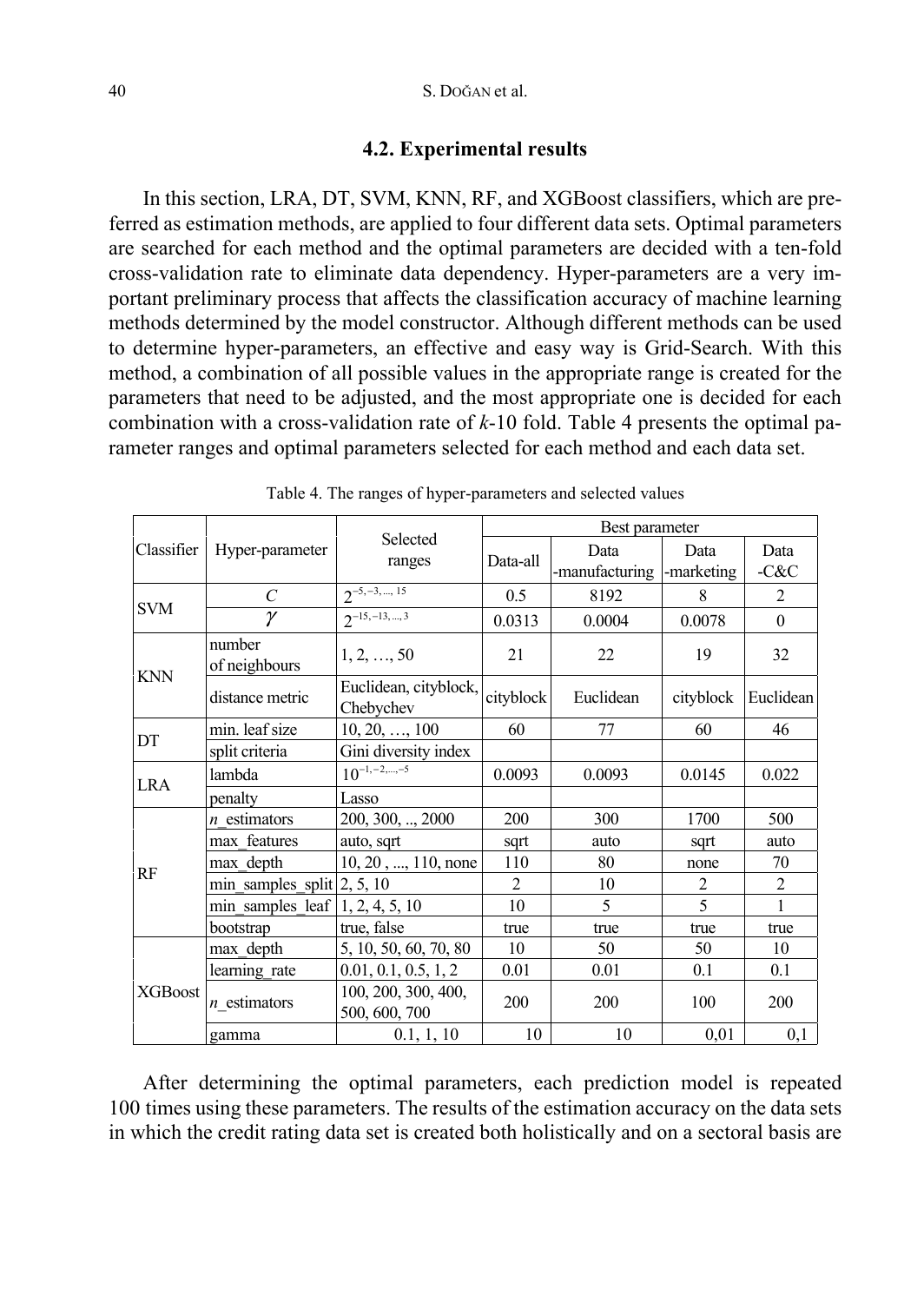presented in Table 5. The mean and standard deviation values of the accuracy, sensitivity, specificity, precision, and MCC values obtained from each model are reported. According to these results, SVM is the method that gave the highest accuracy rate with 74.17% on the data set named Data-All, where the sectors are evaluated together. It was observed that SVM has the highest value in the specificity (68.39%) criteria.

| Data               | Method         | Accuracy | Sensitivity                                                                                                                                                                                                                                                                                                                                                                                                                                                                                                                                                          | Specificity | Precision | MCC      |
|--------------------|----------------|----------|----------------------------------------------------------------------------------------------------------------------------------------------------------------------------------------------------------------------------------------------------------------------------------------------------------------------------------------------------------------------------------------------------------------------------------------------------------------------------------------------------------------------------------------------------------------------|-------------|-----------|----------|
|                    | <b>SVM</b>     | 0.7417   | 0.7557                                                                                                                                                                                                                                                                                                                                                                                                                                                                                                                                                               | 0.6839      | 0.9119    | 0.3640   |
|                    |                | (0.0125) | (0.0143)                                                                                                                                                                                                                                                                                                                                                                                                                                                                                                                                                             | (0.0467)    | (0.0187)  | (0.0333) |
|                    |                | 0.7327   | 0.7581                                                                                                                                                                                                                                                                                                                                                                                                                                                                                                                                                               | 0.6451      | 0.8833    | 0.3546   |
|                    | <b>KNN</b>     | (0.0198) | (0.0264)                                                                                                                                                                                                                                                                                                                                                                                                                                                                                                                                                             | (0.0503)    | (0.0210)  | (0.0427) |
|                    |                | 0.7171   | 0.7644                                                                                                                                                                                                                                                                                                                                                                                                                                                                                                                                                               | 0.5869      | 0.8405    | 0.3261   |
|                    | DT             | (0.0246) | (0.0295)                                                                                                                                                                                                                                                                                                                                                                                                                                                                                                                                                             | (0.0549)    | (0.0384)  | (0.0563) |
| Data-all           | <b>LRA</b>     | 0.7402   | 0.7528                                                                                                                                                                                                                                                                                                                                                                                                                                                                                                                                                               | 0.6836      | 0.9158    | 0.3566   |
|                    |                | (0.0184) | (0.0201)                                                                                                                                                                                                                                                                                                                                                                                                                                                                                                                                                             | (0.0574)    | (0.0181)  | (0.0455) |
|                    |                | 0.7387   | 0.7642                                                                                                                                                                                                                                                                                                                                                                                                                                                                                                                                                               | 0.6505      | 0.8859    | 0.3652   |
|                    | RF             | (0.0160) | (0.0199)                                                                                                                                                                                                                                                                                                                                                                                                                                                                                                                                                             | (0.0387)    | (0.0188)  | (0.0357) |
|                    |                | 0.7410   | 0.7683                                                                                                                                                                                                                                                                                                                                                                                                                                                                                                                                                               | 0.6470      | 0.8841    | 0.3680   |
|                    | <b>XGBoost</b> | (0.0184) | (0.0221)<br>(0.0440)<br>0.8286<br>0.7199<br>(0.0238)<br>(0.0841)<br>0.6994<br>0.8199<br>(0.0298)<br>(0.1191)<br>0.8561<br>0.6157<br>(0.0262)<br>(0.1018)<br>0.7611<br>0.8362<br>(0.0240)<br>(0.0924)<br>0.8419<br>0.6436<br>(0.0780)<br>(0.0232)<br>0.8401<br>0.6621<br>(0.0248)<br>(0.0802)<br>0.6984<br>0.6735<br>(0.0376)<br>(0.0476)<br>0.7098<br>0.6468<br>(0.0431)<br>(0.0625)<br>0.6905<br>0.6453<br>(0.0488)<br>(0.0788)<br>0.6955<br>0.6811<br>(0.0416)<br>(0.0602)<br>0.7069<br>0.6460<br>(0.0354)<br>(0.0533)<br>0.7046<br>0.6276<br>(0.0376)<br>(0.0472) |             | (0.0206)  | (0.0390) |
|                    |                | 0.8172   |                                                                                                                                                                                                                                                                                                                                                                                                                                                                                                                                                                      |             | 0.9375    | 0.38174  |
|                    | <b>SVM</b>     | (0.0217) |                                                                                                                                                                                                                                                                                                                                                                                                                                                                                                                                                                      |             | (0.0154)  | (0.0567) |
|                    | <b>KNN</b>     | 0.8097   |                                                                                                                                                                                                                                                                                                                                                                                                                                                                                                                                                                      |             | 0.9691    | 0.3333   |
|                    |                | (0.0271) |                                                                                                                                                                                                                                                                                                                                                                                                                                                                                                                                                                      |             | (0.0156)  | (0.0778) |
|                    |                | 0.8169   |                                                                                                                                                                                                                                                                                                                                                                                                                                                                                                                                                                      |             | 0.9207    | 0.4154   |
|                    | DT             | (0.0257) |                                                                                                                                                                                                                                                                                                                                                                                                                                                                                                                                                                      |             | (0.0251)  | (0.0842) |
| Data-manufacturing |                | 0.8280   |                                                                                                                                                                                                                                                                                                                                                                                                                                                                                                                                                                      |             | 0.9671    | 0.43644  |
|                    | <b>LRA</b>     | (0.0236) |                                                                                                                                                                                                                                                                                                                                                                                                                                                                                                                                                                      |             | (0.0144)  | (0.0735) |
|                    | <b>RF</b>      | 0.8147   |                                                                                                                                                                                                                                                                                                                                                                                                                                                                                                                                                                      |             | 0.9382    | 0.3949   |
|                    |                | (0.0203) |                                                                                                                                                                                                                                                                                                                                                                                                                                                                                                                                                                      |             | (0.0182)  | (0.0573) |
|                    | <b>XGBoost</b> | 0.8159   |                                                                                                                                                                                                                                                                                                                                                                                                                                                                                                                                                                      |             | 0.9426    | 0.4007   |
|                    |                | (0.0211) |                                                                                                                                                                                                                                                                                                                                                                                                                                                                                                                                                                      |             | (0.0199)  | (0.0582) |
|                    |                | 0.6890   |                                                                                                                                                                                                                                                                                                                                                                                                                                                                                                                                                                      |             | 0.8101    | 0.3542   |
|                    | <b>SVM</b>     | (0.0265) |                                                                                                                                                                                                                                                                                                                                                                                                                                                                                                                                                                      |             | (0.0350)  | (0.0516) |
|                    |                | 0.6845   |                                                                                                                                                                                                                                                                                                                                                                                                                                                                                                                                                                      |             | 0.7640    | 0.3498   |
|                    | <b>KNN</b>     | (0.0313) |                                                                                                                                                                                                                                                                                                                                                                                                                                                                                                                                                                      |             | (0.0492)  | (0.0646) |
|                    | DT             | 0.6710   |                                                                                                                                                                                                                                                                                                                                                                                                                                                                                                                                                                      |             | 0.7805    | 0.3165   |
|                    |                | (0.0346) |                                                                                                                                                                                                                                                                                                                                                                                                                                                                                                                                                                      |             | (0.0762)  | (0.0739) |
| Data-marketing     |                | 0.6911   |                                                                                                                                                                                                                                                                                                                                                                                                                                                                                                                                                                      |             | 0.8308    | 0.3524   |
|                    | <b>LRA</b>     | (0.0331) |                                                                                                                                                                                                                                                                                                                                                                                                                                                                                                                                                                      |             | (0.0335)  | (0.0692) |
|                    |                | 0.6837   |                                                                                                                                                                                                                                                                                                                                                                                                                                                                                                                                                                      |             | 0.7783    | 0.3430   |
|                    | RF             | (0.0269) |                                                                                                                                                                                                                                                                                                                                                                                                                                                                                                                                                                      |             | (0.0418)  | (0.0554) |
|                    |                | 0.6729   |                                                                                                                                                                                                                                                                                                                                                                                                                                                                                                                                                                      |             | 0.7519    | 0.3235   |
|                    | <b>XGBoost</b> | (0.0253) |                                                                                                                                                                                                                                                                                                                                                                                                                                                                                                                                                                      |             | (0.0384)  | (0.0529) |

Table 5. Performances on data sets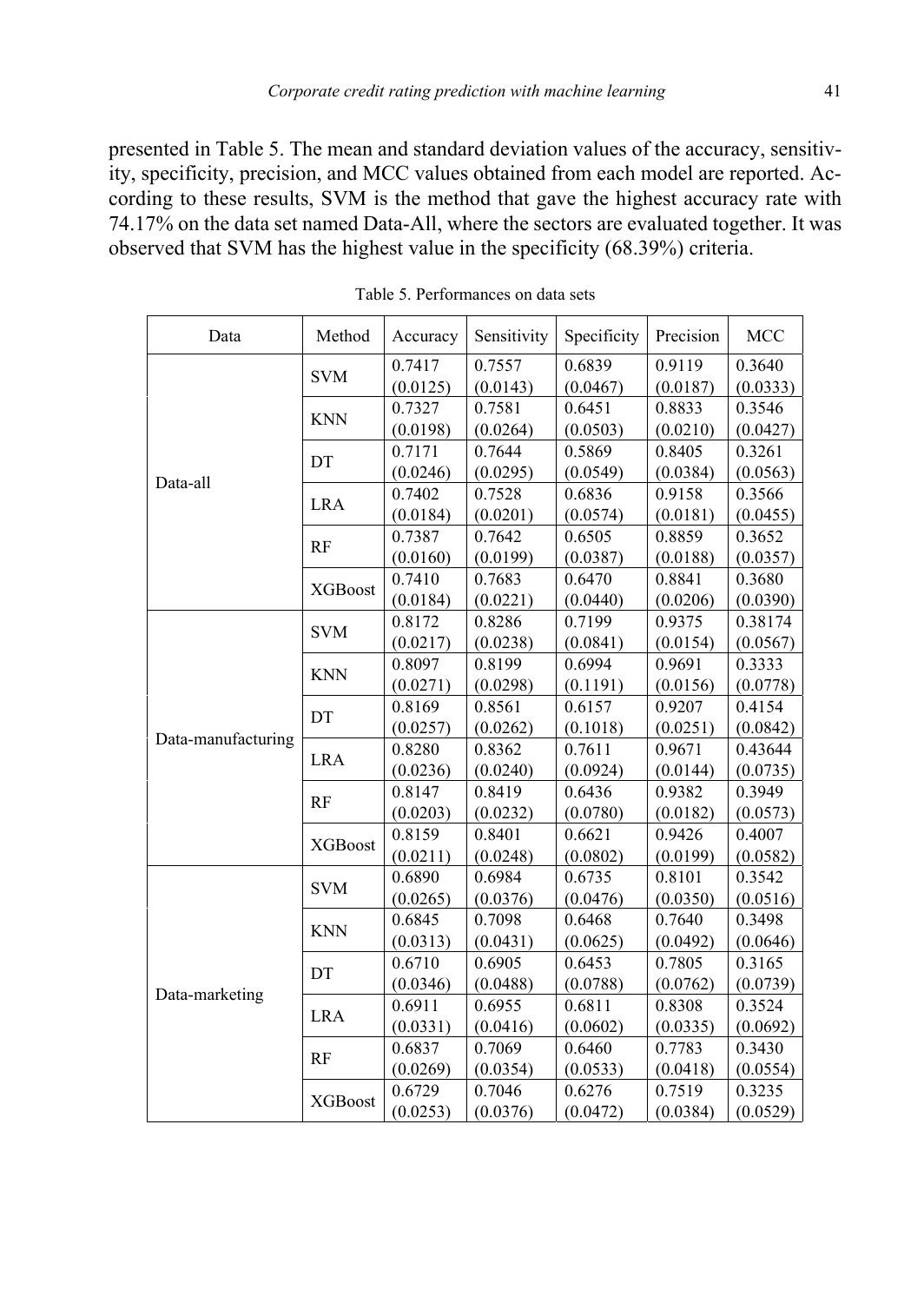### 42 S. DOĞAN et al.

| Data        | Method         | Accuracy | Sensitivity | Specificity | Precision | MCC      |
|-------------|----------------|----------|-------------|-------------|-----------|----------|
|             | <b>SVM</b>     | 0.6221   | 0.6369      | 0.6269      | 0.8539    | 0.2228   |
|             |                | (0.0606) | (0.0807)    | (0.1245)    | (0.0892)  | (0.0958) |
|             | <b>KNN</b>     | 0.6247   | 0.6361      | 0.6277      | 0.8507    | 0.2168   |
|             |                | (0.0707) | (0.0851)    | (0.1788)    | (0.0854)  | (0.1493) |
|             | DT.            | 0.6102   | 0.6363      | 0.5658      | 0.7485    | 0.1884   |
| Data- $C&C$ |                | (0.0775) | (0.0837)    | (0.1381)    | (0.1125)  | (0.1601) |
|             | LRA            | 0.6616   | 0.6535      | 0.6887      | 0.8634    | 0.3019   |
|             |                | (0.0740) | (0.0829)    | (0.1301)    | (0.0593)  | (0.1466) |
|             | RF             | 0.5920   | 0.6290      | 0.5386      | 0.7009    | 0.1613   |
|             |                | (0.0474) | (0.0635)    | (0.0955)    | (0.0871)  | (0.0996) |
|             | <b>XGBoost</b> | 0.5944   | 0.6452      | 0.5269      | 0.6781    | 0.1681   |
|             |                | (0.0512) | (0.0650)    | (0.0855)    | (0.0855)  | (0.1042) |

Table 5. Performances on data sets

The most dominant method for data-manufacturing, data-marketing, and data-C&C data sets, is LRA. In these data sets, LRA obtains accuracy values of 82.80%, 69.11%, and 66.16%, respectively.

| Classification | LRA              | <b>KNN</b>         | DT                   | RF                    | <b>XGBoost</b>        |
|----------------|------------------|--------------------|----------------------|-----------------------|-----------------------|
| <b>SVM</b>     | $-0.015^{\rm a}$ | 0.009 <sup>a</sup> | $0.024$ <sup>a</sup> | 0.003 <sup>a</sup>    | $0.000^{\rm a}$       |
|                | 0.992            | 0.009 <sup>b</sup> | 0.000 <sup>b</sup>   | 0.885                 | 0.999                 |
|                |                  | 0.007 <sup>a</sup> | 0.023 <sup>a</sup>   | 0.001 <sup>a</sup>    | $-0.007$ <sup>a</sup> |
| <b>LRA</b>     |                  | 0.53               | 0.000 <sup>b</sup>   | 0.992                 | 0.999                 |
|                |                  |                    | $0.015^{\rm a}$      | $-0.005^{\rm a}$      | $-0.008$ <sup>a</sup> |
| <b>KNN</b>     |                  |                    | 0.000 <sup>b</sup>   | 0.214                 | 0.024 <sup>b</sup>    |
| DT             |                  |                    |                      | $-0.021$ <sup>a</sup> | $-0.023$ <sup>a</sup> |
|                |                  |                    |                      | 0.000 <sup>b</sup>    | 0.000 <sup>b</sup>    |
|                |                  |                    |                      |                       | $-0.002^{\rm a}$      |
| RF             |                  |                    |                      |                       | 0.958                 |

Table 6. Post Hoc results of data-all

<sup>a</sup>Mean difference of Tukey HSD test. bSignificance at 0.05. *F*5.594 is 25.667, *p* value 0.000.

Considering the sensitivity criterion, it is observed that XGBoost, DT, and KNN methods came to the fore this time, especially in data-all and in data-manufacturing data sets. On the other hand, considering the specificity, precision, and MCC criteria, it is concluded that the dominant methods are again LRA and SVM.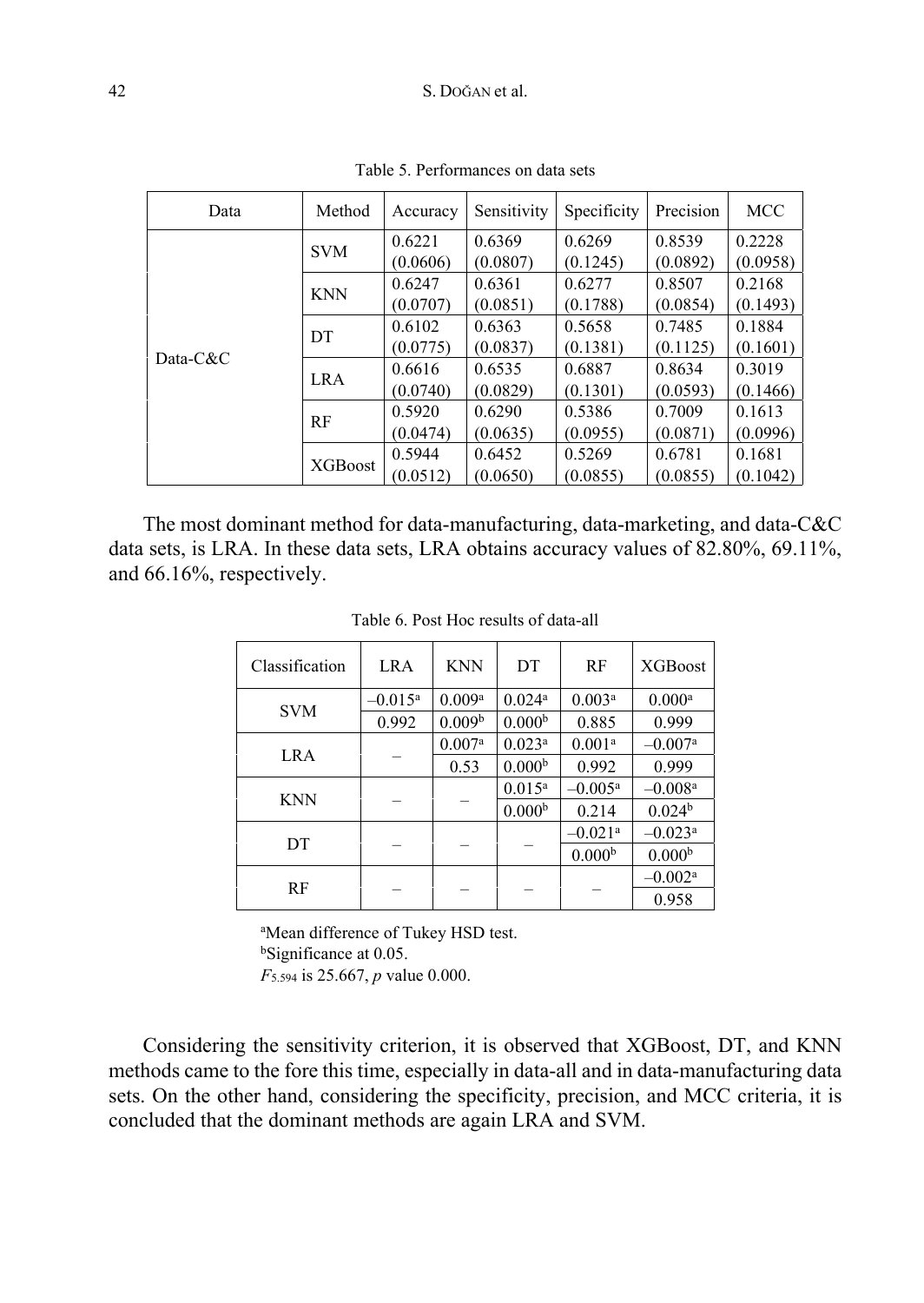In the data-all dataset, in which all sectors are evaluated together and a nominal variable is assigned for each sector, the classification accuracy rate of each method is found to be approximately 73%, and no significant difference is observed between the classification success of SVM, LRA, RF, and XGBoost methods. When the data set is considered on a sector basis, the accuracy rate for the manufacturing sector increases to approximately 82%. However, the accuracy rate in the marketing and construction and contracting sectors is approximately 68% and 63%, respectively. In summary, dividing the data into sub-categories has increased the forecasting success for some sectors, while decreasing it for others.

According to the results of the ANOVA test performed to determine whether there is a difference in accuracy rates between the methods in the Data All data set, it is determined that there was a statistically significant difference  $(F = 25.667$  and *p*-value  $= 0.000$ ) between the methods. Post-hoc (Tukey – HSD) was applied to find out which method caused this difference, and the test results are given in Table 6. According to Table 6, while there is no difference between SVM, LRA, RF, and XGBoost methods, there is a difference between the KNN method, and the SVM and XGBoost methods. However, there is a significant difference between DT and all other methods considered.

## **5. Conclusion**

Credit rating systems need to be developed, since providing consumer loans has some risks for banks. This article focuses on comparing six different well-known machine learning models for the credit rating problem.

In the light of the information obtained after a detailed literature review on machine learning methods to be used to predict the credit ratings of companies, it has been determined that the most frequently used methods are LRA, SVM, DT, KNN, RF, and XGBoost. After additional applications related to data pre-processing and optimal feature sets that will increase the performance of machine learning methods, main estimation methods are applied and the results of the experiments performed on four different data sets reveal that the best performing methods were SVM, LRA, RF, and XGBoost methods. This result is supported by statistical tests.

The credit rating data set used in the study consists of three leading sectors. In this study, the importance of making sector-based analysis is emphasized and analyses are made separately for each sector. Separating data into subcategories increases the accuracy rate in some sectors while decreasing it in others. Finding out where or why this difference originates can be examined as another research topic.

Many studies in the literature on diversification used the method to search for higher accuracy rates. According to the results of this study, in addition to the power of the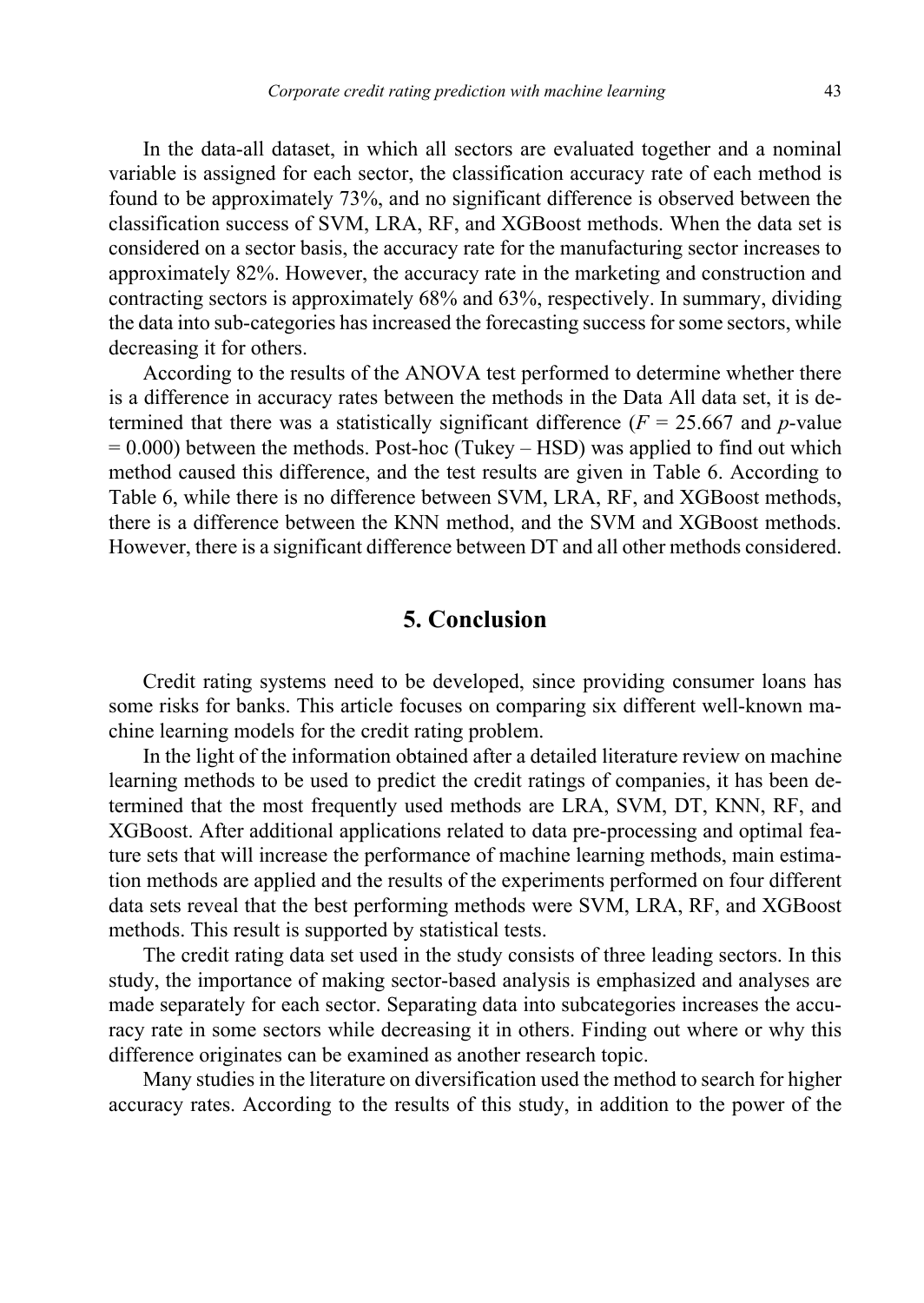method used, it is thought that a better understanding of the structure of the data during the data pre-processing stage will provide more benefits in increasing the accuracy rate.

### **References**

- [1] *Moody's Symbols and* Definitions, available from, https,//www.moodys.com/researchdocumentcont ent page.aspx?docid=PBC\_79004
- [2] HUANG Z., CHEN H., HSU C.J.,CHEN W.H., WU S., *Credit rating analysis with support vector machines and neural networks: a market comparative study*, Dec. Sup. Syst., 2004, 37, (4), 543–558.
- [3] BALIOS D., THOMADAKIS S., TSIPOURI L., *Credit rating model development. An ordered analysis based on accounting data*, Res. Int. Bus. Fin., 2016, 38, 122–136.
- [4] BLÖCHLINGER A., *Credit rating and pricing. Poles apart*, J. Risk Fin. Manage., 2018, 11 (2).
- [5] AKBULAK Y., *Credit rating or rating. Concept and criteria*, Mali Çözüm Derg., 2012, 111, 171–184 (in Turkish).
- [6] WÓJCICKA-WÓJTOWICZ A., *Credit risk mangement in finance-a review of various approaches.* Oper. Res. Dec., 2018, 28 (4), 99–106.
- [7] LI J.P., MIRZA N., RAHAT B., XIONG D., *Machine learning and credit ratings prediction in the age of fourth industrial revolution*, Techn. For. Soc. Change, 2020, 161, 120309.
- [8] KARIYA, T., YAMAMURA Y., INUI K., *Empirical credit risk ratings of individual corporate bonds and derivation of term structures of default probabilities*, J. Risk Fin. Manage., 2019, 12 (3).
- [9] ZHONG H., MIAO C., SHEN Z., FENG Y., *Comparing the learning effectiveness of BP, ELM, I-ELM, and SVM for corporate credit ratings*, Neurocomp., 2014, 128, 285–295.
- [10] HUANG,C.-L.,CHEN M.-C.,WANG C.-J., *Credit scoring with a data mining approach based on support vector machines*, Exp. Syst. Appl., 2007, 33 (4), 847–856.
- [11] SHI J., XU B., *Credit Scoring by fuzzy support vector machines with a novel membership function*, J. Risk Fin. Manage., 2016, 9 (4), 13.
- [12] DANENAS , GARSVA G., *Selection of support vector machines based classifiers for credit risk domain*, Exp. Syst. Appl., 2015, 42 (6), 3194–3204.
- [13] YANENKOVA I., NEHODA Y.,DROBYAZKO S., ZAVHORODNII A., BEREZOVSKA L., *Modeling of bank credit risk management using the cost risk model*, J. Risk Fin. Manage., 2021, 14 (5), 211.
- [14] HAJEK, , MICHALAK K., *Feature selection in corporate credit rating prediction*, Knowl.-Based Syst., 2013, 51, 72–84.
- [15] HAN S.H., PAGANO M.S., SHIN Y.S., *Rating agency reputation, the global financial crisis, and the cost of debt*, Fin. Manage., 2012, 41 (4), 849–884.
- [16] GÜR T.H., ÖZTÜRK H., *Country risk, rating agencies, disruptions and new regulations*, Sosyoekon., 2011 (2), 69–92, 238–240 (in Turkish).
- [17] NICA I., ALEXANDRU D.B., PARAMON CRĂCIUNESCU S.L., IONESCU S., *Automated valuation modelling: analysing mortgage behavioural life profile models using machine learning techniques*, MDPI, 2021, 13 (9), 5162.
- [18] ADDO, M., GUEGAN D., HASSANI B., *Credit risk analysis using machine and deep learning models*, 2018, 6 (2), 38.
- [19] ASSEF F. M., STEINER M., NETO S., DE BARROS FRANCO D.G., *Classification algorithms in financial application. Credit risk analysis on legal entities*, IEEE Latin Am. Trans., 2019, 17 (10), 1733–1740.
- [20] ANICETO, M.C., BARBOZA F., KIMURA H., *Machine learning predictivity applied to consumer creditworthiness*, Fut.e Bus. J., 2020, 6 (1), 37.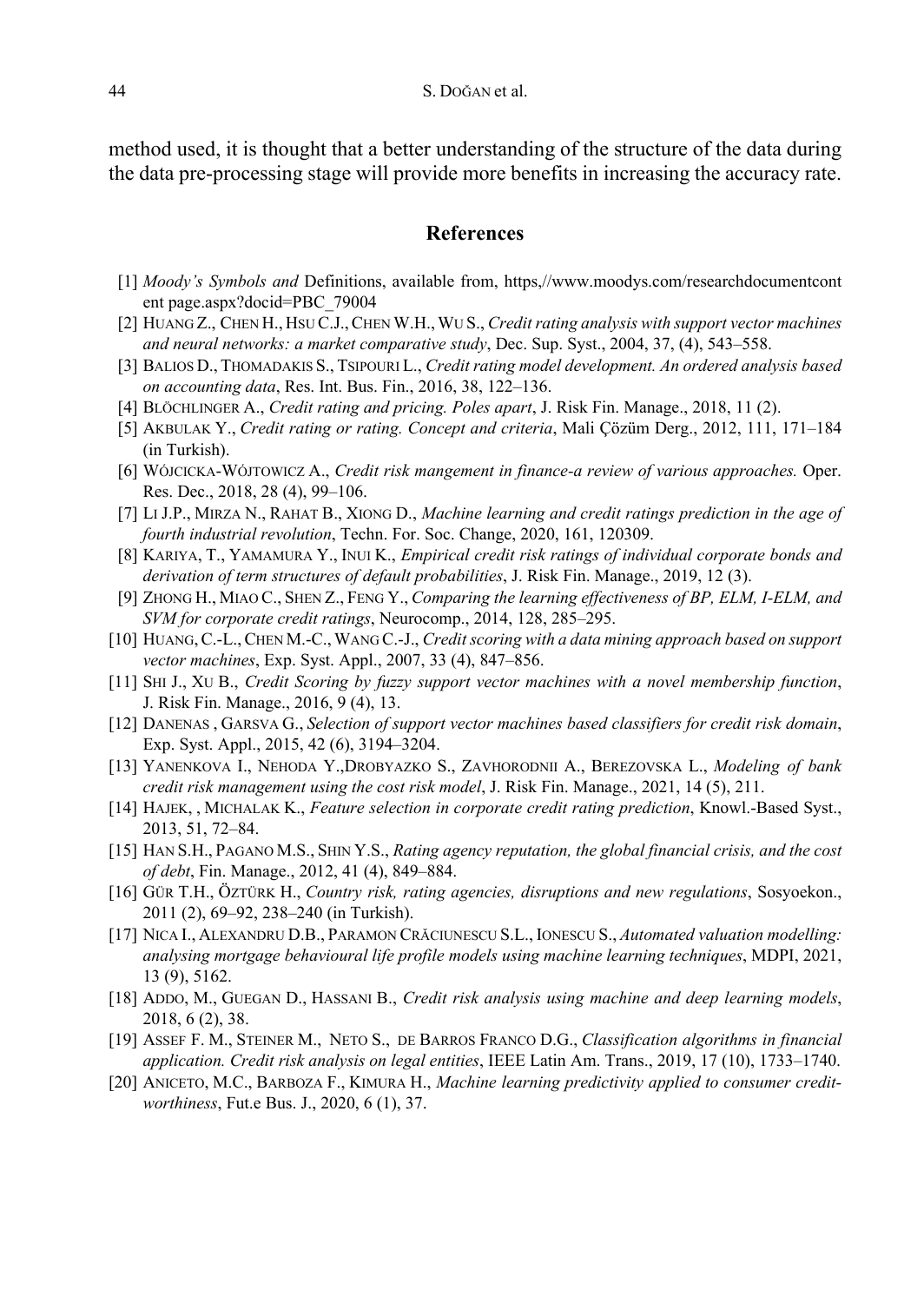- [21] CARBO-VALVERDE S., CUADROS-SOLAS P., RODRÍGUEZ-FERNÁNDEZ F.J.O., *A machine learning approach to the digitalization of bank customers. Evidence from random and causal forests*, PLOS ONE, 2020, 15 (10), e0240362.
- [22] FISHER L., *Determinants of risk premiums on corporate bonds*, J. Pol. Econ., 1959, 67 (3), 217–237.
- [23] PINCHES G.E. MINGO K.A.,*A Multivariate analysis of industrial bond ratings*, J. Fin., 1973, 28 (1), 1–18.
- [24] EDERINGTON, L.H., *Classification models and bond ratings*, Fin. Rev., 1985, 20 (4), 237–262.
- [25] GENTRY J.A., WHITFORD D.T., NEWBOLD P., *Predicting industrial bond ratings with a probit model and funds flow components*, Fin. Rev., 1988, 23 (3), 269–286.
- [26] KOZODOI N., LESSMANN S., PAPAKONSTANTINOU K., GATSOULIS Y., *A multi-objective approach for profit-driven feature selection in credit scoring*, Dec. Supp. Syst., 2019, 120, 106–117.
- [27] DUTTA, S., SHEKHAR S., *Bond rating. A non-conservative application of neural networks*, Proc. IEEE Int. Conf. Neural Networks, 1988.
- [28] SURKAN A.J., SINGLETON J.C., *Neural networks for bond rating improved by multiple hidden layers*, IJCNN Int. Joint Conf. Neural Networks, IEEE, 1990.
- [29] DAMRONGSAKMETHEE T., NEAGOE V.-E., *C4.5 decision tree enhanced with adaboost versus multilayer perceptron for credit scoring modeling*, [In:] *Computational Statistics and Mathematical Modeling Methods in Intelligent Systems*, Springer, Cham 2019.
- [30] LUO C., *A comprehensive decision support approach for credit scoring*, Ind. Manage. Data Syst., 2020, 120 (2), 280–290.
- [31] KIM J.W., WEISTROFFER H.R., REDMOND R.T., *Expert systems for bond rating. A comparative analysis of statistical, rule-based and neural network systems*, Exp. Syst., 1993, 10 (3), 167–172.
- [32] SHIN K.-S., HAN I., *A case-based approach using inductive indexing for corporate bond rating*, Dec. Supp. Syst., 2001, 32 (1), 41–52.
- [33] KALAIVANI , SHUNMUGANATHAN K., *Feature selection based on genetic algorithm and hybrid model for sentiment polarity classification*, Int. J. Data Min., Model. Manage., 2016, 8 (4), 315–329.
- [34] ZEKIC-SUSAC M., SARLIJA N., BENSIC M., *Small business credit scoring: a comparison of logistic regression, neural network, and decision tree models*, IEEE Proc. 26th Int. Conf. Information Technology Interfaces, 2004.
- [35] LESSMANN S., BAESENS B., SEOW H.-V., THOMAS L.C., *State-of-the-art classification algorithms for credit scoring*, J. Oper. Res. Soc., 2003, 54 (6), 627–635.
- [36] LEE Y.-C., *Application of support vector machines to corporate credit rating prediction*, Exp. Syst. Appl., 2007, 33 (1), 67–74.
- [37] KIM K.-S., HAN I., *The cluster-indexing method for case-based reasoning using self-organizing maps and learning vector quantization for bond rating cases*, Exp. Syst. Appl., 2001, 21 (3), 147–156.
- [38] YU L., WANG S., LAI K.K., *Credit risk assessment with a multistage neural network ensemble learning approach*, Expert Systems with Applications, 2008, 34 (2), 1434–1444.
- [39] KIM K.-J., AHN H., *A corporate credit rating model using multi-class support vector machines with an ordinal pairwise partitioning approach*, Comp. Oper. Res., 2012, 39 (8), 1800–1811.
- [40] YEH C.-C., LIN F., HSU C.-Y., *A hybrid KMV model, random forests and rough set theory approach for credit rating*, Knowledge-Based Systems, 2012, 33, 166–172.
- [41] PAI -F., TAN Y.-S., HSU M.-F., *Credit rating analysis by the decision-tree support vector machine with ensemble strategies*, Int. J. Fuzzy Syst., 2015, 17 (4), 521–530.
- [42] ADDO M., GUEGAN D., HASSANI B., *Credit risk analysis using machine and deep learning models*, Risks, 2018, 6 (2), 38.
- [43] WALLIS M., KUMAR K., GEPP A., *Credit rating forecasting using machine learning techniques*, Adv. Data Min. Datab. Manage. Manage. Persp. Int. Big Anal., 2019, 180–198.
- [44] GRISHUNIN S., SULOEVA S., EGOROVA A., BUROVA B., *Comparison of empirical methods for the reproduction of global manufacturing companies' credit ratings*, Int. J. Technol., 2020, 11, 1223.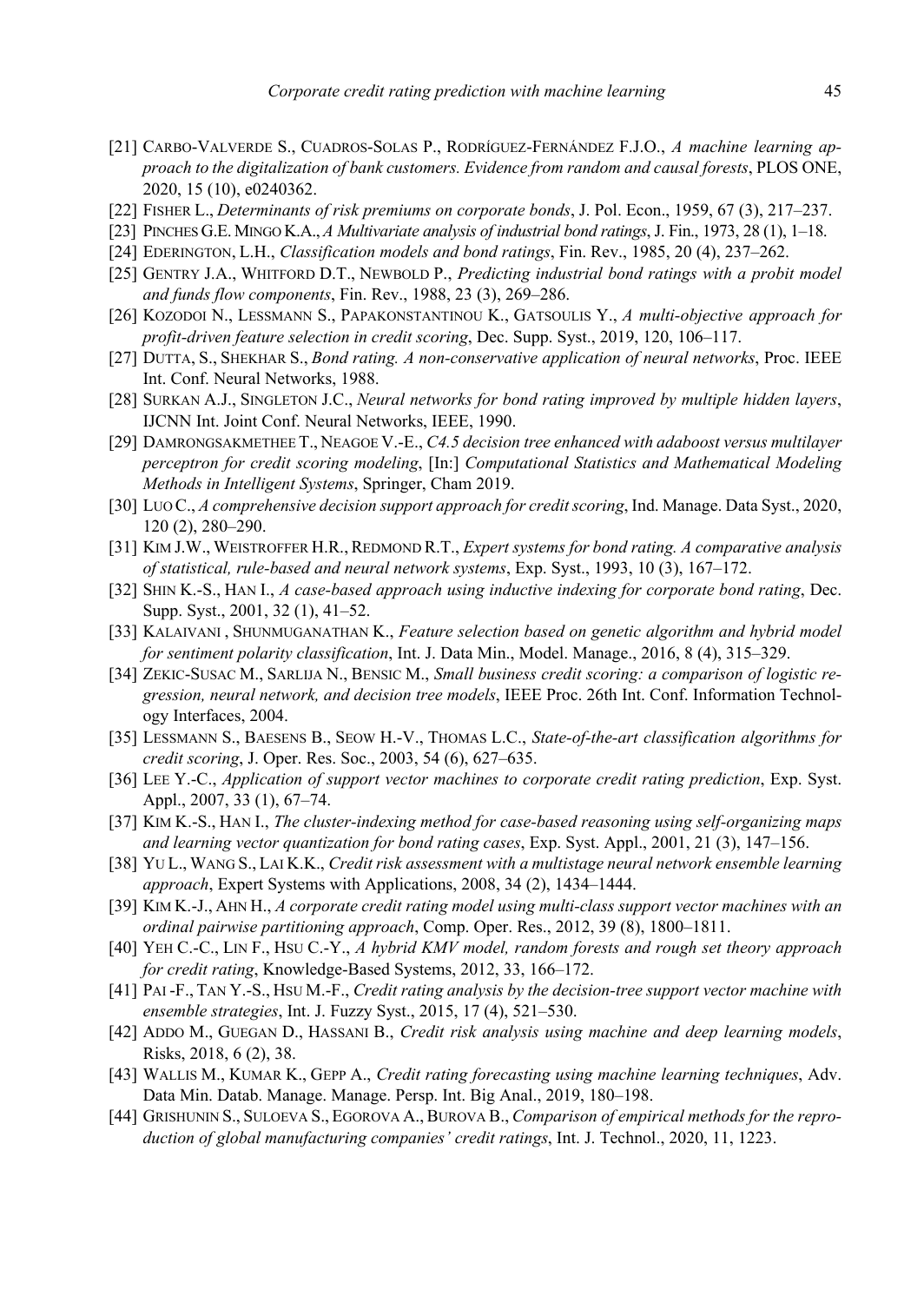- [45] GOLBAYANI P., FLORESCU I., CHATTERJEE R., *A comparative study of forecasting corporate credit ratings using neural networks, support vector machines, and decision trees*, North Am. J. Econ. Fin., 2020, 54C, 101251.
- [46] MERĆEP A., MRČELA L., BIROV M., KOSTANJČAR Z., *Deep neural networks for behavioral credit rating*, Entropy (Basel), 2020, 23 (1), 27.
- [47] HOSMER, D.W., LEMESHOW S., STURDIVANT R.X., *Applied Logistic Regression*, Wiley, New York 2000.
- [48] NETER J., *Applied Linear Statistical Models*, McGraw-Hill, Irwin, Boston 1996.
- [49] MUSA A.B., *Comparative study on classification performance between support vector machine and logistic regression*, Int. J. Mach. Learn. Cyber., 2013, 4 (1), 13–24.
- [50] FIX E., HODGES J.L., *Discriminatory analysis nonparametric discrimination. Consistency properties*, International Statistical Review, 1989, 57, 238.
- [51] HAN J., KAMBER M., *Data mining concepts and techniques*, [In:] J. Gray (Ed.), *The Morgan Kaufmann Series in Data Management Systems*, Elsevier, 2006.
- [52] CORTES C., VAPNIK V., *Support-vector networks*, Mach. Learn., 1995, 20 (3), 273–297.
- [53] CRISTIANINI N., SHAWE-TAYLOR J., *An introduction to support vector machines and other kernel-based learning methods*, Cambridge University Press, Camridge 2000.
- [54] BURGES C.J.C., *A tutorial on support vector machines for pattern recognition*, Data Min. Knowl. Disc., 1998, 2 (2), 121–167.
- [55] LIAO Y., FANG S.-C., NUTTLE H.L.W., *A neural network model with bounded-weights for pattern classification*, Comp. Oper. Res., 2004, 31 (9), 1411–1426.
- [56] SONG Y.-Y., LU Y., *Decision tree methods: applications for classification and prediction*, Shang. Arch. Psych., 2015, 27 (2), 130–135.
- [57] BREIMAN L., FRIEDMAN J.H., OLSHEN R.A., STONE C.J., *Classification and regression trees*, Brooks /Cole Publishing, Monterey 1984.
- [58] QUINLAN J.R., *C4.5: programs for machine learning*, Morgan Kaufmann Publishers, Inc., 1993.
- [59] BIGGS D., DE VILLE B., SUEN E., *A method of choosing multiway partitions for classification and decision trees*, J. Appl. Stat., 1991, 18 (1), 49–62.
- [60] KASS G.V., *An exploratory technique for investigating large quantities of categorical data*, J. Royal Stat. Soc., Ser. C (Appl. Stat.), 1980, 29 (2), 119–127.
- [61] SAMUEL O.S., OLAJUBU E., *Supervised machine learning algorithms. Classification and comparison*, Int. J. Comp. Trends Technol., 2017, 48, 128–138.
- [62] PATEL N.D. UPADHYAY S., *Study of various decision tree pruning methods with their empirical comparison in WEKA*, Int. J. Comp. Appl., 2012, 60, 20–25.
- [63] ARAS S., *Stacking hybrid GARCH models for forecasting bitcoin volatility*, Exp. Syst. Appl., 2021, 174, 114747.
- [64] FRAIWAN L., LWEESY K., KHASAWNEH N., WENZ H., DICKHAUS H., *Automated sleep stage identification system based on time–frequency analysis of a single EEG channel and random forest classifier*, Comp. Meth. Progr. Biomed., 2012, 108 (1), 10–19.
- [65] CHEN T., GUESTRIN K.D., *XGBoost. A scalable tree boosting system*, https://www.kdd.org /kdd2016 /papers/files/rfp0697-chenAemb.pdf 2016
- [66] CHANG C.-C., LIN C.-J., *LIBSVM: A library for support vector machines*, ACM Trans. Intell. Syst. Technol., 2011, 2 (27), 1–27.
- [67] CAI J., JAIWEI L., SHULIN W., SHENG Y., *Feature selection in machine learning. A new perspective*, Neurocomp., 2018, 300, 70–79.
- [68] TIBSHIRANI R., *Regression shrinkage and selection via the lasso*, J. Royal Stat. Soc., Ser. B (Meth.), 1996, 58 (1), 267–288.